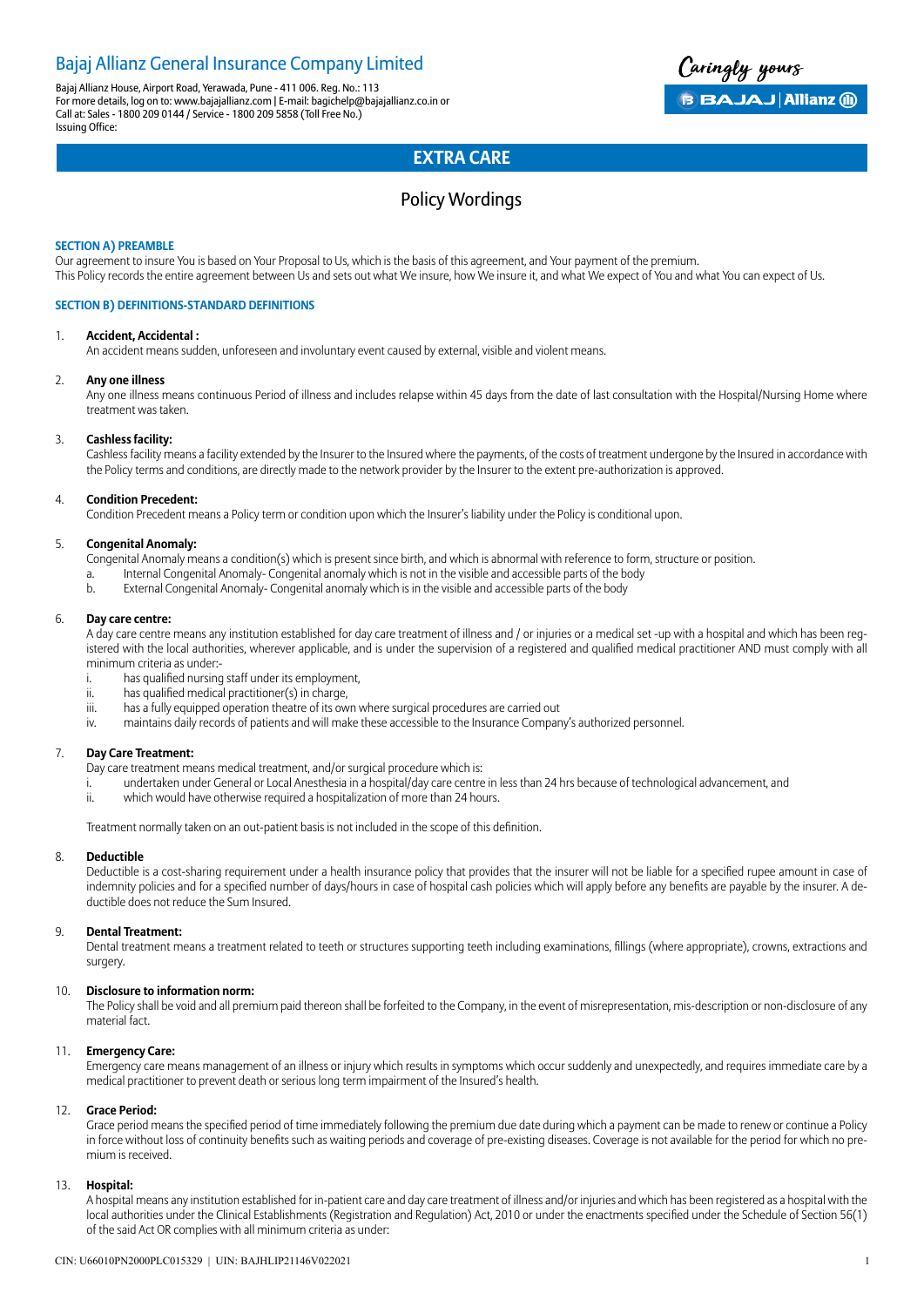

- i. has qualified nursing staff under its employment round the clock;
- ii. has at least 10 in-patient beds in towns having a population of less than 10,00,000 and at least 15 in-patient beds in all other places;
- iii. has qualified medical practitioner(s) in charge round the clock;
- iv. has a fully equipped operation theatre of its own where surgical procedures are carried out;
- v. maintains daily records of patients and makes these accessible to the Insurance Company's authorized personnel.

#### 14. **Hospitalization:**

Hospitalization means admission in a Hospital for a minimum period of 24 consecutive In patient Care hours except for specified procedures/ treatments, where such admission could be for a period of less than 24 consecutive hours.

#### 15. **Illness**

Illness means a sickness or a disease or pathological condition leading to the impairment of normal physiological function and requires medical treatment.

- a. Acute condition Acute condition is a disease, illness or injury that is likely to respond quickly to treatment which aims to return the person to his or her state of health immediately before suffering the disease/illness/injury which leads to full recovery.
- b. Chronic condition A chronic condition is defined as a disease, illness, or injury that has one or more of the following characteristics:
- i. it needs ongoing or long-term monitoring through consultations, examinations, check-ups, and /or tests
- ii. it needs ongoing or long-term control for relief of symptoms
- iii. it requires rehabilitation for the patient or for the patient to be specially trained to cope with it
- iv. it continues indefinitely
- v. it recurs or is likely to recur.

#### 16. **Injury**

Injury means accidental physical bodily harm excluding illness or disease solely and directly caused by external, violent and visible and evident means which is verified and certified by a Medical Practitioner.

#### 17. **Inpatient Care**

Inpatient care means treatment for which the Insured has to stay in a hospital for more than 24 hours for a covered event.

#### 18. **Intensive Care Unit**

Intensive care unit means an identified section, ward or wing of a hospital which is under the constant supervision of a dedicated medical practitioner(s), and which is specially equipped for the continuous monitoring and treatment of patients who are in a critical condition, or require life support facilities and where the level of care and supervision is considerably more sophisticated and intensive than in the ordinary and other wards.

#### 19. **ICU Charges**

ICU (Intensive Care Unit) Charges means the amount charged by a Hospital towards ICU expenses which shall include the expenses for ICU bed, general medical support services provided to any ICU patient including monitoring devices, critical care nursing and intensivist charges.

#### 20. **Medical Advice:**

Medical advice means any consultation or advice from a Medical Practitioner including the issuance of any prescription or follow- up prescription.

#### 21. **Medical expenses:**

Medical Expenses means those expenses that an Insured has necessarily and actually incurred for medical treatment on account of Illness or Accident on the advice of a Medical Practitioner, as long as these are no more than would have been payable if the Insured had not been Insured and no more than other hospitals or Medical practitioners in the same locality would have charged for the same medical treatment.

#### 22. **Medical Practitioner/Doctor/ Physician:**

Medical Practitioner means a person who holds a valid registration from the Medical Council of any State or Medical Council of India or Council for Indian Medicine or for Homeopathy or Ayurvedic and or such other authorities set up by the Government of India or a State Government and is thereby entitled to practice medicine within its jurisdiction; and is acting within its scope and jurisdiction of license and acceptable to Us.

#### 23. **Medically Necessary Treatment:**

Medically necessary treatment means any treatment, tests, medication, or stay in hospital or part of a stay in hospital which

- i. is required for the medical management of the illness or injury suffered by the Insured;
- ii. must not exceed the level of care necessary to provide safe, adequate and appropriate medical care in scope, duration, or intensity;
- iii. must have been prescribed by a medical practitioner,
- iv. must conform to the professional standards widely accepted in international medical practice or by the medical community in India.

#### 24. **Migration:**

Migration means, the right accorded to health insurance policyholders (including all members under family cover and members of group health insurance policy), to transfer the credit gained for pre-existing conditions and time bound exclusions, with the same insurer.

#### 25. **Network Provider:**

Network Provider means hospitals or health care providers enlisted by an insurer, TPA or jointly by an Insurer and TPA to provide medical services to an insured by a cashless facility.

#### 26. **Non- Network Provider:**

Non-Network provider means any hospital, day care centre or other provider that is not part of the network.

#### 27. **Notification of Claim:**

Notification of claim means the process of intimating a claim to the insurer or TPA through any of the recognized modes of communication.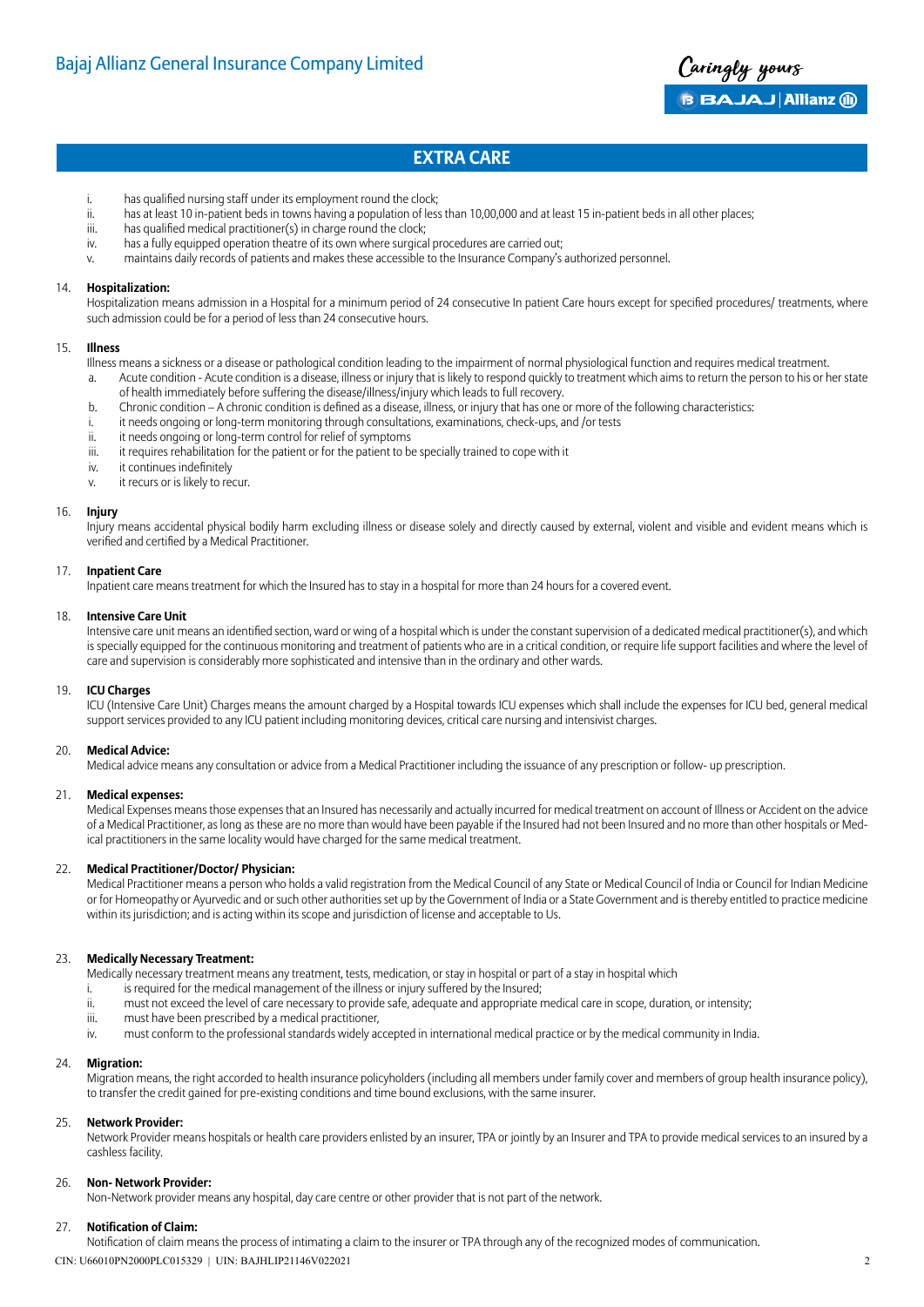

#### 28. **OPD treatment:**

OPD treatment means one in which the Insured visits a clinic / hospital or associated facility like a consultation room for diagnosis and treatment based on the advice of a Medical Practitioner. The Insured is not admitted as a day care or in-patient.

#### 29. **Portability:**

Portability means the right accorded to an individual health insurance policyholder (including all members under family cover) to transfer the credit gained for pre-existing conditions and time-bound exclusions from one insurer to another.

#### 30. **Pre-Existing Disease:**

- Pre- existing disease means any condition, ailment or injury or disease
- a. That is/are diagnosed by a physician within 48 months prior to the effective date of the policy issued by the insurer or its reinstatement Or
- b. For which medical advice or treatment was recommended by, or received from, a physician within 48 months prior to the effective date of the policy issued by the insurer or its reinstatement.

#### 31. **Pre-hospitalization Medical Expenses:**

Pre-hospitalization Medical Expenses means medical expenses incurred during predefined number of days preceding the hospitalization of the Insured Person, provided that:

- a. Such Medical Expenses are incurred for the same condition for which the Insured Person's Hospitalization was required, and
- b. The In-patient Hospitalization claim for such Hospitalization is admissible by the Insurance Company.

#### 32. **Post-hospitalization Medical Expenses:**

Post-hospitalization Medical Expenses means medical expenses incurred during predefined number of days immediately after the Insured Person is discharged from the hospital provided that:

- a. Such Medical Expenses are for the same condition for which the Insured Person's hospitalization was required, and
- b. The inpatient hospitalization claim for such hospitalization is admissible by the Insurance Company.

#### 33. **Qualified Nurse:**

Qualified nurse means a person who holds a valid registration from the Nursing Council of India or the Nursing Council of any state in India.

#### 34. **Reasonable and Customary charges**

Reasonable and Customary charges means the charges for services or supplies, which are the standard charges for the specific provider and consistent with the prevailing charges in the geographical area for identical or similar services, taking into account the nature of the illness / injury involved.

#### 35. **Renewal**

Renewal means the terms on which the contract of insurance can be renewed on mutual consent with a provision of grace period for treating the renewal continuous for the purpose of gaining credit for pre-existing diseases, time-bound exclusions and for all waiting periods.

#### 36. **Room rent**

Room Rent means the amount charged by a Hospital towards Room and Boarding expenses and shall include the associated medical expenses.

#### 37. **Surgery or Surgical Procedure**

Surgery or Surgical Procedure means manual and / or operative procedure (s) required for treatment of an illness or injury, correction of deformities and defects, diagnosis and cure of diseases, relief from suffering and prolongation of life, performed in a hospital or day care centre by a medical practitioner.

#### 38. **Unproven/Experimental treatment**

Unproven/Experimental treatment means treatment, including drug Experimental therapy, which is not based on established medical practice in India, is treatment experimental or unproven.

#### **SECTION B) DEFINITIONS-SPECIFIC DEFINITIONS**

#### 1. **Alternative treatments:**

Alternative treatments are forms of treatments other than treatment "Allopathy" or "modern medicine" and includes Ayurveda, Unani, Sidha and Homeopathy in the Indian context.

#### 2. **Bajaj Allianz Network Hospitals / Network Hospitals**

Bajaj Allianz Network Hospitals / Network Hospitals means the Hospitals which have been empanelled by Us as per the latest version of the schedule of Hospitals maintained by Us, which is available to You on request.

#### 3. **Family**

For the purpose of Family Floater- includes the insured; his/her lawfully wedded spouse and dependent children. Dependent parents can also be covered under this policy, a separate policy would be issued for parents

#### 4. **Limit of Indemnity**

Limit of Indemnity represents Our maximum liability to make payment for each and every claim per person and collectively for all persons mentioned in the Schedule during the policy period and in the aggregate for the person(s) named in the schedule during the policy period, and means the amount stated in the Schedule against each Cover.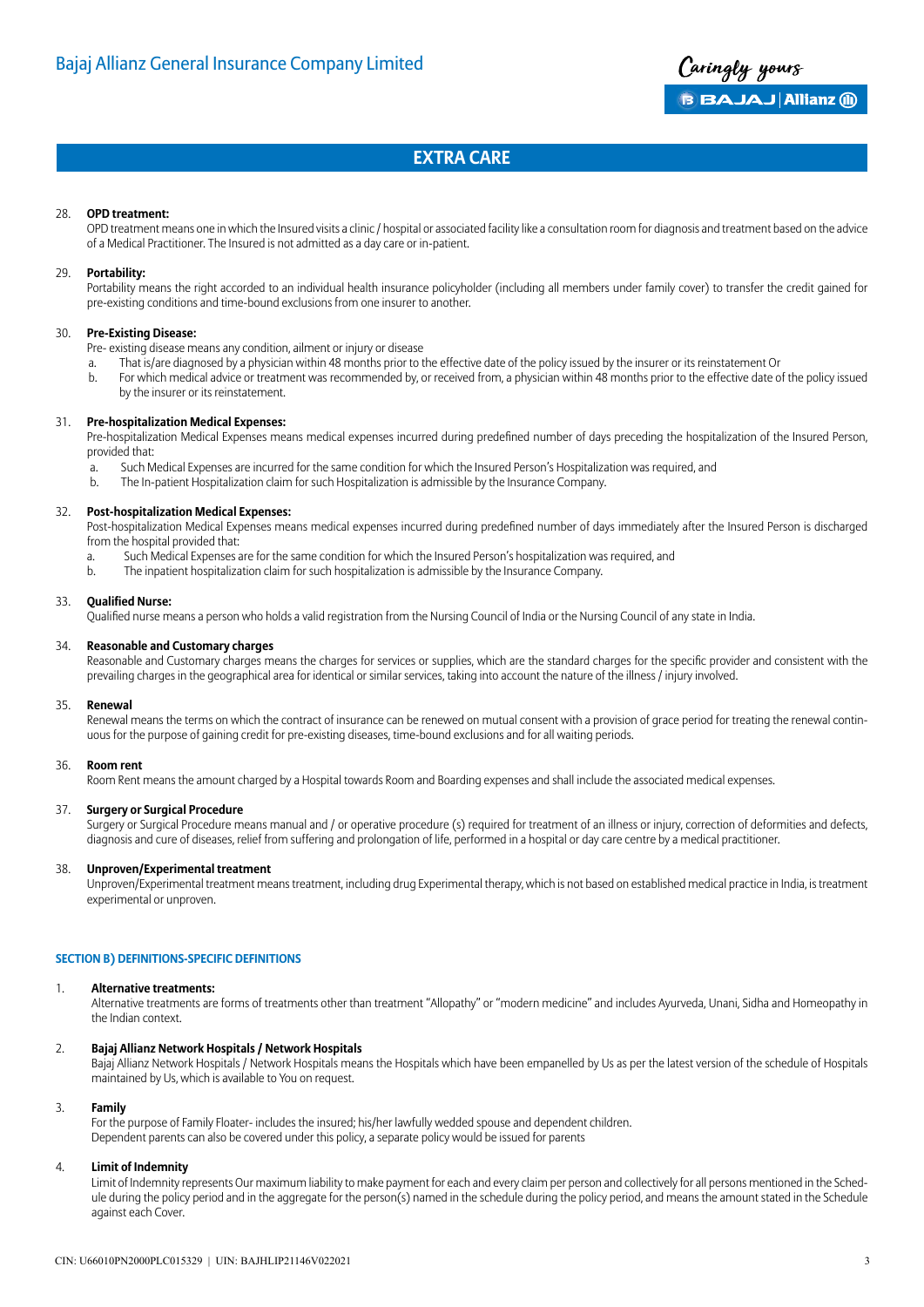

#### 5. **Named Insured/ Insured:**

Insured means the persons, or his Family members, named in the Schedule provided that an Insured or his Family Members has attained the age of 3 months and is not older than 65 years of age at the commencement of the Policy Period.

#### 6. **Nominee**

Nominee means a person designated by You to receive the proceeds of this Policy upon Your death.

#### 7. **Policy**

Policy means the proposal, the Schedule (and any endorsements attaching to or forming part thereof) and the policy document.

#### 8. **Policy Period**

Policy Period means the period between the commencement date and the expiry date specified in the Schedule and includes both the commencement date as well as the expiry date

- 9. **Schedule** means the schedule and any annexure to it.
- 10. **You, Your, Yourself/ Your Family** named in the schedule means the person or persons that We insure as set out in the Schedule
- 11. **We, Us, Our, Ours** means the Bajaj Allianz General Insurance Company Limited

#### **SECTION C) COVERAGE**

#### **Scope of Cover-**

The Company hereby agrees to pay reasonable and customary expenses in respect of an admissible claim, any or all of the following covers subject to the Sum Insured, limits, terms, conditions and definitions, exclusions contained or otherwise expressed in this Policy.

#### **Tenure of Policy:**

• Extra Care: 1year, 2 years or 3 years

#### **Coverage**

#### 1. **Medical Expenses**

If You/Your family member(s) named in the schedule are hospitalised on the advice of a Doctor because of Illness or accidental Bodily Injury sustained or contracted during the Policy Period, then We will pay You, Reasonable charges of Medical Expenses incurred , in excess of the deductible stated in the schedule. (As explained below)

The company's liability to make any payment for each and every claim under the policy is in excess of the deductible. Each and every hospitalization would be considered as a separate claim. (If You suffer a relapse within 45 days of the date when You last obtained medical treatment or consulted a Doctor and for which a claim has been made, then such relapse shall be deemed to be part of the same claim.)

#### a. Hospitalization Expenses:

As an in-patient in a Hospital for accommodation; Boarding Expenses including patients' diet as provided by the hospital / nursing home, nursing care, the attention of medically qualified staff, undergoing medically necessary procedures, medical consumables.

#### b. Pre-Hospitalization Expenses:

In respect of the medical treatment of an Illness during the consecutive 60-day period immediately preceding Your admission to Hospital for that Illness, provided that the aforesaid 60 day period commences and ends within the Policy Period.

#### c. Post-Hospitalization Expenses:

In respect of medical treatment and essential investigations for a period of up to 90 days after discharge from a Hospital for medical treatment related to the Illness or Accidental Bodily Injury;

#### 2. **Ambulance Expenses:**

If a claim under Cover 1) is accepted, We will also pay the ambulance expenses to a maximum of Rs 3000 per valid hospitalization claim for transferring You/Your family member(s) named in the schedule to or between Hospitals in the Hospital's ambulance or in an ambulance provided by any ambulance service provider.

#### 3. **Modern Treatment Methods and Advancement in Technologies:**

Modern Treatment Methods and Advancement in Technologies (as per below list) shall be restricted to 50% of Sum Insured or 5 Lacs whichever is lower, subject to policy terms, conditions, coverage, waiting periods and exclusions.

- A. Uterine Artery Embolization and HIFU
- B. Balloon Sinuplasty
- C. Deep Brain stimulation
- D. Oral chemotherapy
- E. Immunotherapy- Monoclonal Antibody to be given as injection
- F. Intra vitreal injections
- G. Robotic surgeries
- H. Stereotactic radio surgeries
- I. Bronchical Thermoplasty

#### CIN: U66010PN2000PLC015329 | UIN: BAJHLIP21146V022021 4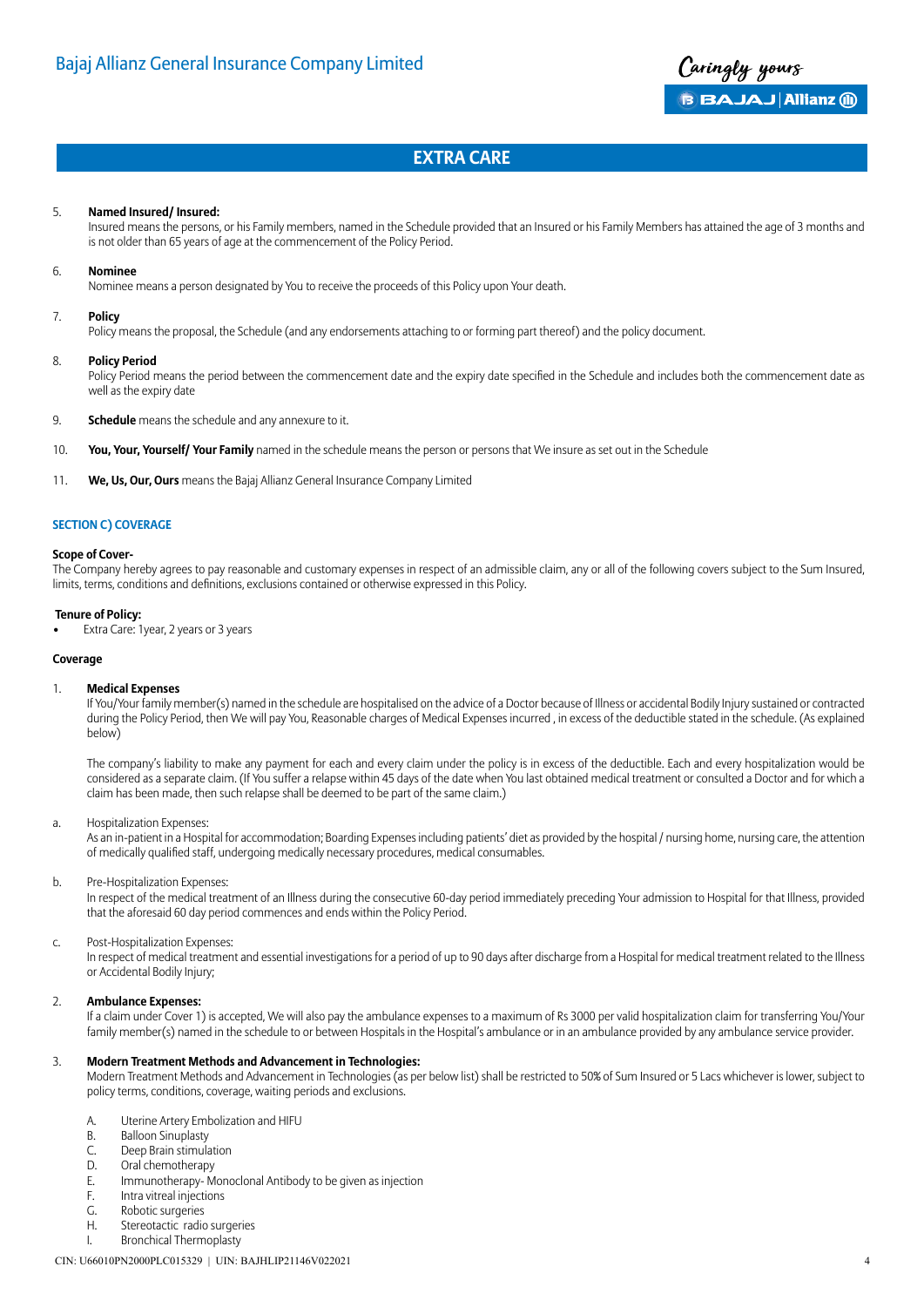

- J. Vaporisation of the prostrate (Green laser treatment or holmium laser treatment)
- K. IONM -(Intra Operative Neuro Monitoring)
- L. Stem cell therapy: Hematopoietic stem cells for bone marrow transplant for haematological conditions to be covered.

#### **SECTION D) EXCLUSIONS UNDER THE POLICY - STANDARD EXCLUSIONS**

#### **I. Waiting Period**

- 1. Pre-existing Diseases waiting period (Excl01)
	- a. Expenses related to the treatment of a pre-existing Disease (PED) and its direct complications shall be excluded until the expiry of 48 months of continuous coverage after the date of inception of the first Extra Care Policy with us.
	- b. In case of enhancement of Sum Insured the exclusion shall apply afresh to the extent of Sum Insured increase.
	- c. If the Insured is continuously covered without any break as defined under the portability norms of the extant IRDAI (Health Insurance) Regulations then waiting period for the same would be reduced to the extent of prior coverage.
	- d. Coverage under the Policy after the expiry of 48 months for any pre-existing disease is subject to the same being declared at the time of application and accepted by Us.
- 2. Specified disease/procedure waiting period- Code- Excl02
	- a. Expenses related to the treatment of the listed Conditions, surgeries/treatments shall be excluded until the expiry of 48 months of continuous coverage after the date of inception of the first Extra Care policy with us. This exclusion shall not be applicable for claims arising due to an accident.
	- b. In case of enhancement of sum insured the exclusion shall apply afresh to the extent of sum insured increase.
	- c. If any of the specified disease/procedure falls under the waiting period specified for pre-Existing diseases, then the longer of the two waiting periods shall apply.
	- d. The waiting period for listed conditions shall apply even if contracted after the policy or declared and accepted without a specific exclusion.
	- e. If the Insured Person is continuously covered without any break as defined under the applicable norms on portability stipulated by IRDAI, then waiting period for the same would be reduced to the extent of prior coverage.
	- f. List of specific diseases/procedures.
- Joint Replacement Surgery unless necessitated by accidental bodily injury,
- 3. 30-day waiting period (Excl03)
	- a. Expenses related to the treatment of any illness within 30 days from the first Policy commencement date shall be excluded except claims arising due to an accident, provided the same are covered.
	- b. This exclusion shall not, however, apply if the Insured has Continuous Coverage for more than twelve months.
	- c. The within referred waiting period is made applicable to the enhanced Sum Insured in the event of granting higher Sum Insured subsequently.

#### **II. General Exclusions:**

- 1. Investigation & Evaluation (Excl04)
	- a) Expenses related to any admission primarily for diagnostics and evaluation purposes only are excluded
	- b) Any diagnostic expenses which are not related or not incidental to the current diagnosis and treatment are excluded.
- 2. Rest Cure, rehabilitation and respite care- (Excl05)
	- Expenses related to any admission primarily for enforced bed rest and not for receiving treatment. This also includes:
	- i. Custodial care either at home or in a nursing facility for personal care such as help with activities of daily living such as bathing, dressing, moving around either by skilled nurses or assistant or non-skilled persons.
	- ii. Any services for people who are terminally ill to address medical, physical, social, emotional and spiritual needs.

#### 3. Obesity/Weight Control (Excl06)

- Expenses related to the surgical treatment of obesity that does not fulfil all the below conditions:
- 1) Surgery to be conducted is upon the advice of the Doctor
- 2) The surgery/Procedure conducted should be supported by clinical protocols<br>3) The member has to be 18 years of age or older and
- The member has to be 18 years of age or older and
- 4) Body Mass Index (BMI);
- a) greater than or equal to 40 or
	- b) greater than or equal to 35 in conjunction with any of the following severe co-morbidities following failure of less invasive methods of weight loss:
- i. Obesity-related cardiomyopathy
- ii. Coronary heart disease
- iii. Severe Sleep Apnea
- iv. Uncontrolled Type2 Diabetes
- 4. Change-of-gender treatments (Excl07)

Expenses related to any treatment, including surgical management, to change characteristics of the body to those of the opposite sex.

#### 5. Cosmetic or plastic Surgery (Excl08)

Expenses for cosmetic or plastic surgery or any treatment to change appearance unless for reconstruction following an Accident, Burn(s) or Cancer or as part of medically necessary treatment to remove a direct and immediate health risk to the insured. For this to be considered a medical necessity, it must be certified by the attending Medical Practitioner

6. Hazardous or Adventure Sports (Excl09)

Expenses related to any treatment necessitated due to participation as a professional in hazardous or adventure sports, including but not limited to, para-jumping, rock climbing, mountaineering, rafting, motor racing, horse racing or scuba diving, hand gliding, sky diving, deep-sea diving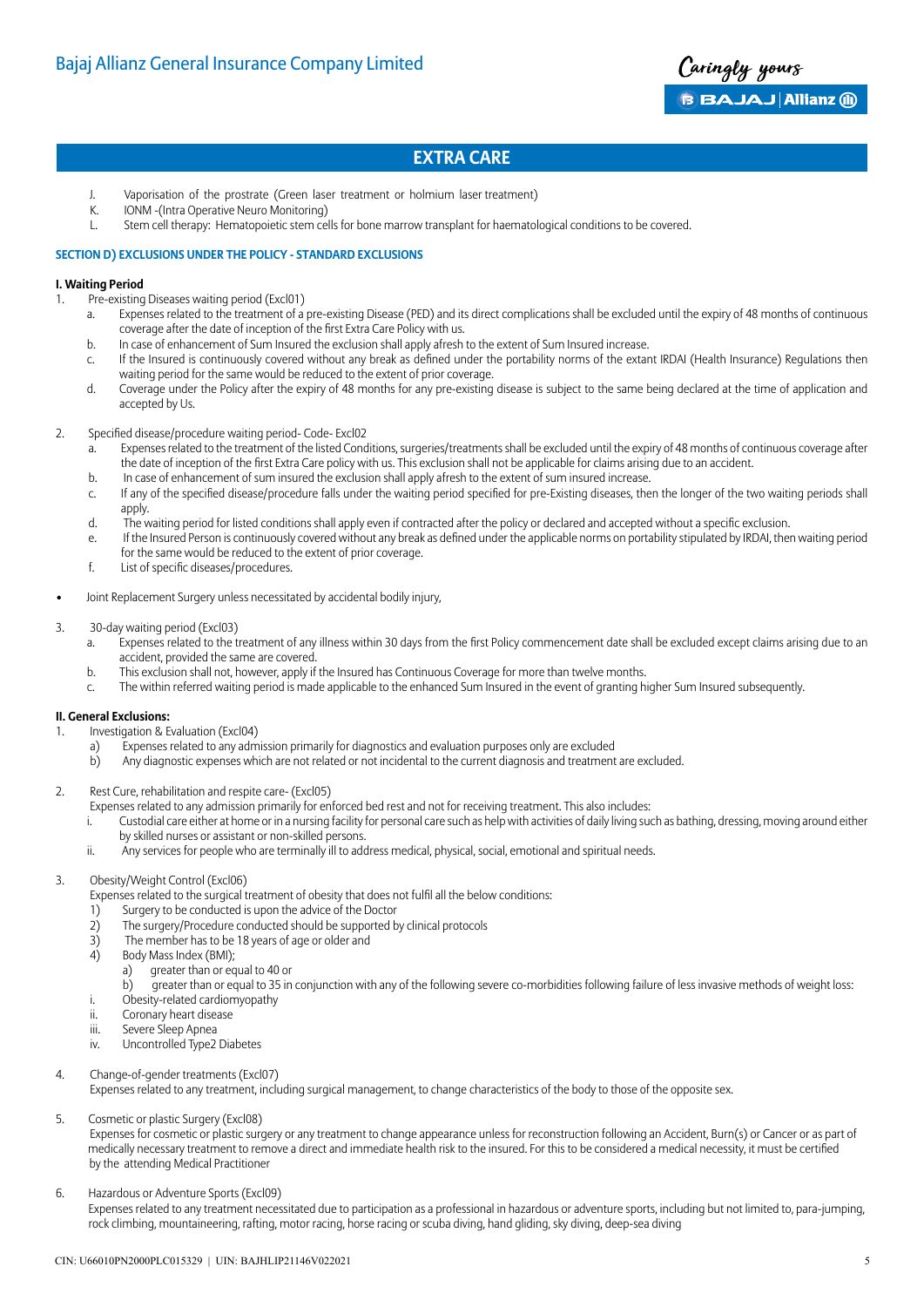

- 7. Breach of law (Excl10)
- Expenses for treatment directly arising from or consequent upon any Insure Person committing or attempting to commit a breach of law with criminal intent.
- 8. Excluded Providers (Excl11) Expenses incurred towards treatment in any hospital or by any Medical Practitioner or any other provider specifically excluded by the Insurer and disclosed in its website / notified to the policyholders are not admissible. However, in case of life threatening situations or following an accident, expenses up to the stage of stabi lization are payable but not the complete claim
- 9. Treatment for Alcoholism, drug or substance abuse or any addictive condition and consequences thereof. (Excl12)
- 10. Treatments received in heath hydros, nature cure clinics, spas or similar establishments or private beds registered as a nursing home attached to such establish ments or where admission is arranged wholly or partly for domestic reasons. (Excl13)
- 11. Dietary supplements and substances that can be purchased without prescription, including but not limited to Vitamins, minerals and organic substances unless prescribed by a medical practitioner as part of hospitalization claim or day care procedure. (Excl14)
- 12. Refractive Error (Excl15) Expenses related to the treatment for correction of eye sight due to refractive error less than 7.5 dioptres.
- 13. Unproven Treatments (Excl16)

Expenses related to any unproven treatment, services and supplies for or in connection with any treatment. Unproven treatments are treatments, procedures or supplies that lack significant medical documentation to support their effectiveness.

- 14. Sterility and Infertility (Excl17)
	- Expenses related to sterility and infertility. This includes:
	- a. Any type of contraception, sterilization
	- b. Assisted Reproduction services including artificial insemination and advanced reproductive technologies such as IVF, ZIFT, GIFT, ICSI
	- **Gestational Surrogacy** d. Reversal of sterilization
- 15. Maternity (Excl 18)
	- a. Medical Treatment Expenses traceable to childbirth (including complicated deliveries and caesarean sections incurred during hospitalization) except ectopic pregnancy.
	- b. Expenses towards miscarriage (unless due to an accident) and lawful medical termination of pregnancy during the policy period.

#### **SECTION D) EXCLUSIONS UNDER THE POLICY - SPECIFIC EXCLUSIONS**

- 1. War, invasion, acts of foreign enemies, hostilities (whether war be declared or not) [except for compelling the Government or any other person to do or abstain from doing any act as defined under the definition of Terrorist act], civil war, commotion, unrest, rebellion, revolution, insurrection, military or usurped power or confiscation or nationalization or requisition of or damage by or under the order of any government or public local authority. Any Medical expenses incurred due to Acts of Terrorism will be covered under the policy.
- 2. Circumcision unless required for the treatment of Illness or Accidental bodily injury,
- 3. The cost of spectacles, contact lenses, hearing aids, crutches, dentures, artificial teeth and all other external appliances and/or devices whether for diagnosis or treatment except for Cost of Artificial Limbs, cost of prosthetic devices implanted during surgical procedure like Pacemaker, orthopedic implants, infra cardiac valve replacements, vascular stents etc.
- 4. External medical equipment of any kind used at home as post hospitalisation care including cost of instrument used in the treatment of Sleep Apnoea Syndrome (C.P.A.P), Continuous Peritoneal Ambulatory Dialysis (C.P.A.D) and Oxygen concentrator for Bronchial Asthmatic condition
- 5. Intentional self-injury (including but not limited to the use or misuse of any intoxicating drugs or alcohol)
- 6. Vaccination or inoculation unless forming a part of post bite treatment or if medically necessary and forming a part of treatment recommended by the treating doctor.
- 7. Treatment for any other system other than modern medicine (also known as Allopathy).
- 8. All non-medical Items as per Annexure I provided in Policy Wordings
- 9. Any treatment received outside India is not covered under this policy.
- 10. Venereal disease or any sexually transmitted disease or sickness.
- 11. Surgery to correct deviated septum and hypertrophied turbinate.
- 12. Expenses related to donor screening, treatment, including surgery to remove organs from a donor in the case of transplant surgery.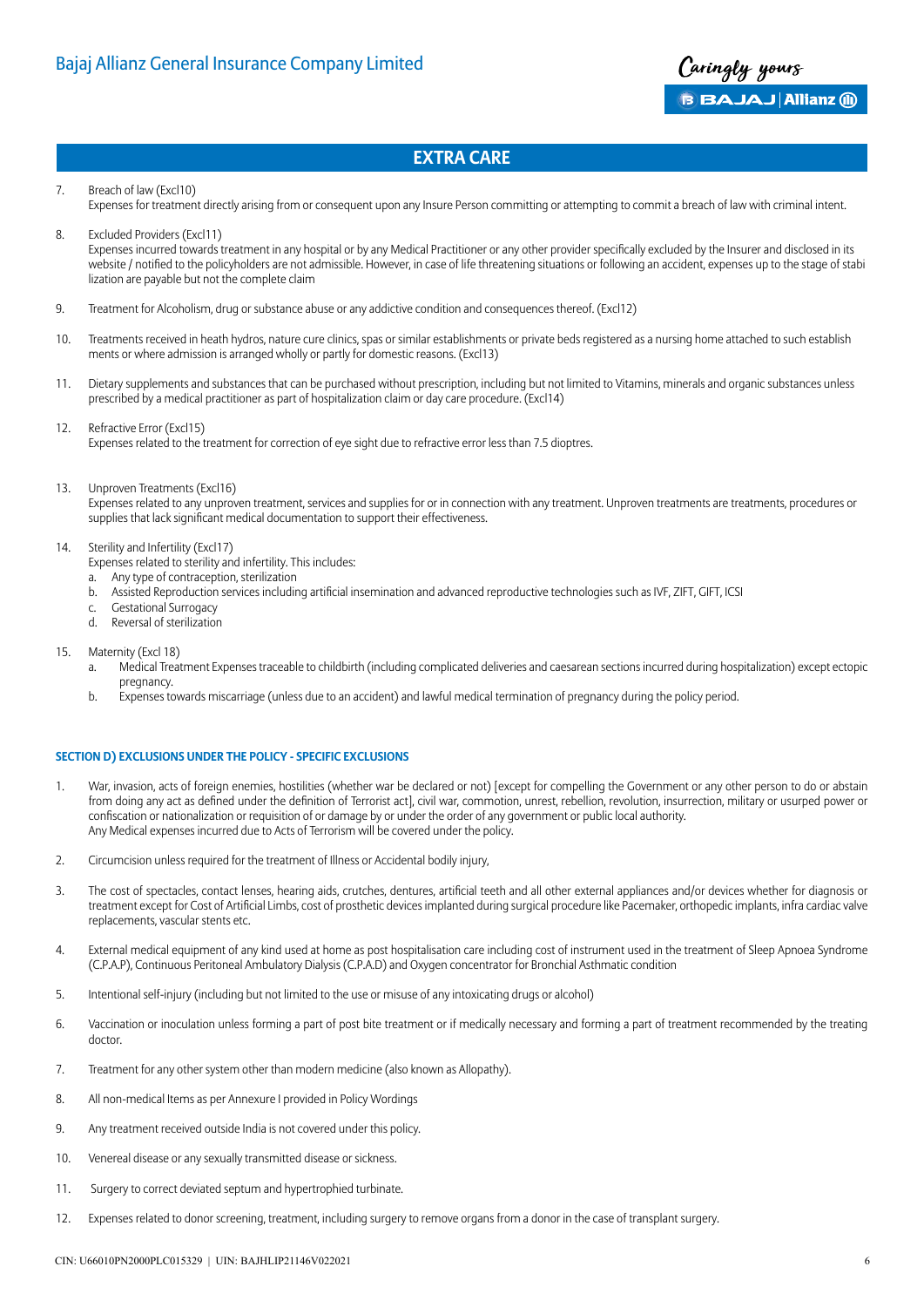

- 13. Any dental treatment that comprises of cosmetic surgery, dentures, dental prosthesis, dental implants, orthodontics, surgery of any kind unless as a result of Accidental Bodily Injury to natural teeth and also requiring hospitalization.
- 14. Congenital external diseases or defects or anomalies, growth hormone therapy, stem cell implantation or surgery except for Hematopoietic stem cells for bone marrow transplant for haematological conditions.

#### **SECTION E) CONDITIONS - STANDARD GENERAL TERMS AND CLAUSES**

#### 1. **Disclosure of information**

The policy shall be void and all premium paid thereon shall be forfeited to the Company in the event of misrepresentation, mis description or non-disclosure of any material fact by the policyholder.

#### 2. **Condition Precedent to Admission of Liability**

The terms and conditions of the policy must be fulfilled by the Insured Person for the Company to make any payment for claim(s) arising under the policy

#### 3. **Moratorium Period:**

After completion of eight continuous years under this policy no look back would be applied. This period of eight years is called as moratorium period. The moratorium would be applicable for the sums insured of the first policy and subsequently completion of eight continuous years would be applicable from date of enhancement of sums insured only on the enhanced limits. After the expiry of Moratorium Period no claim under this policy shall be contestable except for proven fraud and permanent exclusions specified in the policy contract. The policies would however be subject to all limits, sub limits, co-payments, deductibles as per the policy contract

#### 4. **Premium Payment in Instalments (Wherever applicable)**

If the insured person has opted for Payment of Premium on an instalment basis i.e. Annual (for long term polices only), Half Yearly, Quarterly or Monthly, as mentioned in the policy Schedule/Certificate of Insurance, the following Conditions shall apply (notwithstanding any terms contrary elsewhere in the policy)

- i. Grace Period of 15 days would be given to pay the instalment premium due for the policy. ii. During such grace period, coverage will not be available from the due date of instalment premium till the date of receipt of premium by Company.
- iii. The insured person will get the accrued continuity benefit in respect of the "Waiting Periods", "Specific Waiting Periods" in the event of payment of premium
- within the stipulated grace Period.
- iv. No interest will be charged If the instalment premium is not paid on due date.
- v. In case of instalment premium due not received within the grace period, the policy will get cancelled. vi. In the event of a claim, all subsequent premium instalments shall immediately become due and payable.
- vii. The company has the right to recover and deduct all the pending installments from the claim amount due under the policy.

#### 5. **Nomination**

The policyholder is required at the inception of the policy to make a nomination for the purpose of payment of claims under the policy in the event of death of the policyholder. Any change of nomination shall be communicated to the company in writing and such change shall be effective only when an endorsement on the policy is made. ln the event of death of the policyholder, the Company will pay the nominee {as named in the Policy Schedule/Policy Certificate/Endorsement (if any) and in case there is no subsisting nominee, to the legal heirs or legal representatives of the policyholder whose discharge shall be treated as full and final discharge of its liability under the policy.

#### 6. **Claim Settlement (provision for Penal interest)**

- The Company shall settle or reject a claim, as the case may be, within 30 days from the date of receipt of last necessary document.
- ii. ln the case of delay in the payment of a claim, the Company shall be liable to pay interest to the policyholder from the date of receipt of last necessary document to the date of payment of claim at a rate 2% above the bank rate.
- iii. However, where the circumstances of a claim warrant an investigation in the opinion of the Company, it shall initiate and complete such investigation at the earliest, in any case not later than 30 days from the date of receipt of last necessary document- ln such cases, the Company shall settle or reject the claim within 45 days from the date of receipt of last necessary document.
- iv. ln case of delay beyond stipulated 45 days, the Company shall be liable to pay interest to the policyholder at a rate 2% above the bank rate from the date of receipt of last necessary document to the date of payment of claim.

#### 7. **Complete Discharge**

Any payment to the policyholder, insured person or his/ her nominees or his/ her legal representative or assignee or to the Hospital, as the case may be, for any benefit under the policy shall be a valid discharge towards payment of claim by the Company to the extent of that amount for the particular claim

#### 8. **Multiple Policies**

- i. ln case of multiple policies taken by an insured person during a period from one or more insurers to indemnify treatment costs, the insured person shall have the right to require a settlement of his/her claim in terms of any of his/her policies. ln all such cases the insurer chosen by the insured person shall be obliged to settle the claim as long as the claim is within the limits of and according to the terms of the chosen policy.
- ii. lnsured person having multiple policies shall also have the right to prefer claims under this policy for the amounts disallowed under any other policy / policies even if the sum insured is not exhausted. Then the insurer shall independently settle the claim subject to the terms and conditions of this policy.
- iii. If the amount to be claimed exceeds the sum insured under a single policy, the insured person shall have the right to choose insurer from whom he/ she wants to claim the balance amount.
- iv. Where an insured person has policies from more than one insurer to cover the same risk on indemnity basis, the insured person shall only be indemnified the treatment costs in accordance with the terms and conditions of the chosen policy.

#### 9. **Renewal of Policy**

CIN: U66010PN2000PLC015329 | UIN: BAJHLIP21146V022021 The policy shall ordinarily be renewable except on misrepresentation by the insured person. grounds of fraud, misrepresentation by the insured person. The Company shall endeavor to give notice for renewal. However, the Company is not under obligation to give any notice for renewal.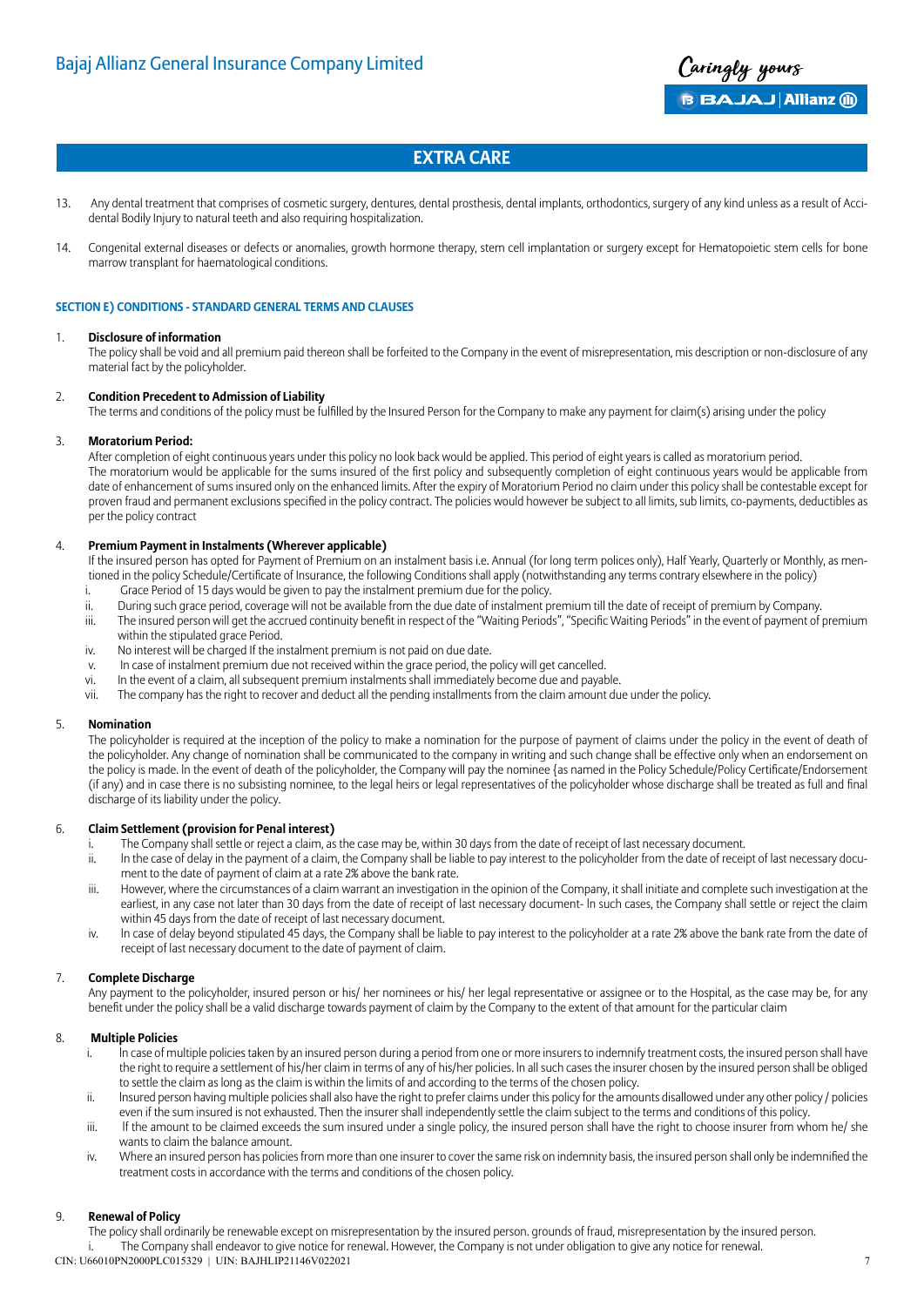

- ii. Renewal shall not be denied on the ground that the insured person had made a claim or claims in the preceding policy years.
- iii. Request for renewal along with requisite premium shall be received by the Company before the end of the policy period.
- iv. At the end of the policy period, the policy shall terminate and can be renewed within the Grace Period of 30 days to maintain continuity of benefits without break in policy. Coverage is not available during the grace period.
- v. No loading shall apply on renewals based on individual claims experience

#### 10. **Withdrawal of Policy**

- i. ln the likelihood of this product being withdrawn in future, the Company will intimate the insured person about the same 90 days prior to expiry of the policy.
- ii. lnsured Person will have the option to migrate to similar health insurance product available with the Company at the time of renewal with all the accrued continuity benefits such as cumulative bonus, waiver of waiting period. as per IRDAI guidelines, provided the policy has been maintained without a break.

#### 11. **Migration**

The Insured beneficiary will have the option to migrate the policy to other health insurance products/plans offered by the company by applying for migration of the policy atleast 30 days before the policy renewal date as per IRDAI guidelines on Migration. If such person is presently covered and has been continuously covered without any lapses under any health insurance product/plan offered by the company, the Insured beneficiary will get the accrued continuity benefits in waiting periods as per IRDAI guidelines on migration.

For Detailed Guidelines on migration, kindly refer the link https://www.irdai.gov.in/ADMINCMS/cms/Circulars\_List.aspx?mid=3.2.3

#### 12. **Portability**

The Insured beneficiary will have the option to port the policy to other insurers by applying to such insurer to port the entire policy along with all the members of the family, if any, at least 45 days before, but not earlier than 60 days from the policy renewal date as per IRDAI guidelines related to portability. If such person is presently covered and has been continuously covered without any lapses under any health insurance policy with an Indian General/Health insurer, the proposed Insured beneficiary will get the accrued continuity benefits in waiting periods as per IRDAI guidelines on portability. For Detailed Guidelines on portability, kindly refer the link https://www.irdai.gov.in/ADMINCMS/cms/Circulars\_List.aspx?mid=3.2.3

#### 13. **Cancellation**

i. The policyholder may cancel this policy by giving 15days' written notice and in such an event, the Company shall refund premium for the unexpired policy period as detailed below.

Cancellation grid for premium received on annual & long term basis and refund is as under

|                                                         | <b>Premium Refund</b> |                                   |        |
|---------------------------------------------------------|-----------------------|-----------------------------------|--------|
| Period in Risk                                          | <b>Policy Period</b>  |                                   |        |
|                                                         | 1 Year                | 2 Year                            | 3 Year |
| Within 15 Days                                          |                       | As per Free Look Period Condition |        |
| Exceeding 15 days but less than or equal to 1 month     | 75%                   | 75%                               | 80%    |
| Exceeding 1 month but less than or equal to 3 months    | 50%                   | 75%                               | 80%    |
| Exceeding 3 months but less than or equal to 6 months   | 25%                   | 65%                               | 75%    |
| Exceeding 6 months but less than or equal to 12 months  | 0%                    | 45%                               | 60%    |
| Exceeding 12 months but less than or equal to 15 months | 0%                    | 30%                               | 50%    |
| Exceeding 15 months but less than or equal to 18 months | 0%                    | 20%                               | 45%    |
| Exceeding 18 months but less than or equal to 24 months | 0%                    | 0%                                | 30%    |
| Exceeding 24 months but less than or equal to 27 months | 0%                    | 0%                                | 20%    |
| Exceeding 27 months but less than or equal to 30 months | 0%                    | 0%                                | 15%    |
| Exceeding 30 months but less than or equal to 36 months | 0%                    | 0%                                | 0%     |

• Cancellation grid for premium received on instalment basis and refund is as under The premium will be refunded as per the below table:

|                                                       | Premium Refund         |                                   |                          |
|-------------------------------------------------------|------------------------|-----------------------------------|--------------------------|
| Period in Risk (from latest instalment date)          | % of Monthly Premium   | % of quarterly Premium            | % of Half Yearly Premium |
| Within 15 days from 1st Installment date              |                        | As per Free Look Period Condition |                          |
| Exceeding 15 days but less than or equal to 3 months  | 30%<br>No Refund<br>0% |                                   |                          |
| Exceeding 3 months but less than or equal to 6 months |                        |                                   |                          |

Note:

• The first slab of Number of days "within 15 days" in above table is applicable only in case of new business. In case of renewal policies, period is risk "Exceeding 15 days but less than 3 months" should be read as "within 3 months".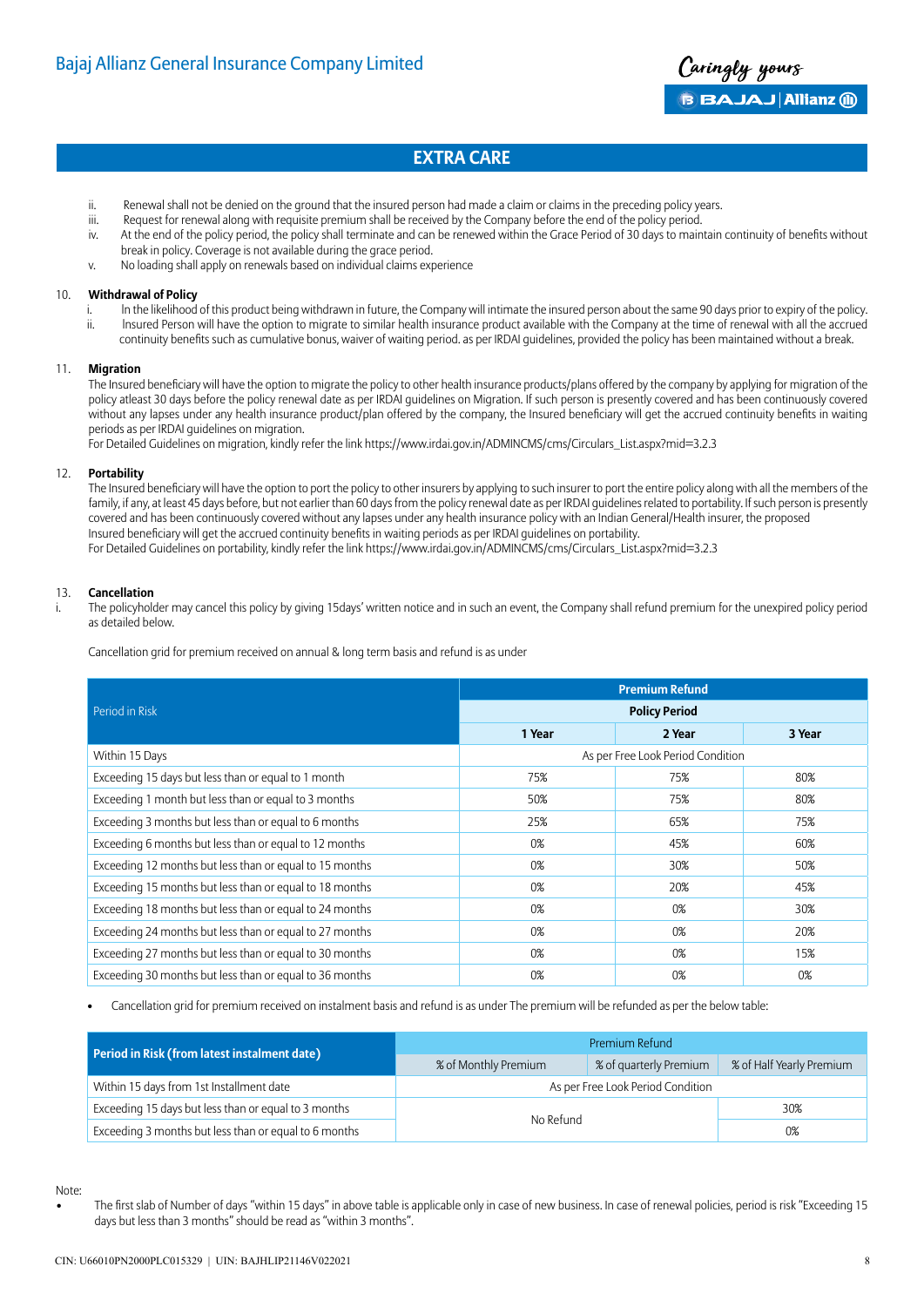

Notwithstanding anything contained herein or otherwise, no refunds of premium shall be made in respect of Cancellation where, any claim has been admitted or has been lodged or any benefit has been availed by the insured person under the policy.

ii. The Company may cancel the policy at any time on grounds of misrepresentation non-disclosure of material facts, fraud by the insured person by giving 15 days' written notice. There would be no refund of premium on cancellation on grounds of misrepresentation, non-disclosure of material facts or fraud.

#### 14. **Possibility of Revision of Terms of the Policy lncluding the Premium Rates:**

The Company, with prior approval of lRDAl, may revise or modify the terms of the policy including the premium rates. The insured person shall be notified three months before the changes are effected.

#### 15. **Fraud**

- i. If any claim made by the Insured beneficiary, is in any respect fraudulent, or if any false statement, or declaration is made or used in support thereof, or if any fraudulent means or devices are used by the Insured beneficiary or anyone acting on his/her behalf to obtain any benefit under this policy, all benefits under this policy and the premium paid shall be forfeited.
- ii. Any amount already paid against claims made under this policy but which are found fraudulent later shall be repaid by all recipient(s)/policyholder(s), who has made that particular claim, who shall be jointly and severally liable for such repayment to the insurer.
- iii. For the purpose of this clause, the expression "fraud" means any of the following acts committed by the Insured beneficiary or by his agent or the hospital/ doctor/any other party acting on behalf of the Insured beneficiary, with intent to deceive the insurer or to induce the insurer to issue an insurance policy:
	- a) the suggestion, as a fact of that which is not true and which the Insured beneficiary does not believe to be true;
	- b) the active concealment of a fact by the Insured beneficiary having knowledge or belief of the fact;
	- c) any other act fitted to deceive; and
	- d) any such actor omission as the law specially declares to be fraudulent
- v. The Company shall not repudiate the claim and / or forfeit the policy benefits on the ground of Fraud, if the Insured beneficiary / beneficiary can prove that the misstatement was true to the best of his knowledge and there was no deliberate intention to suppress the fact or that such misstatement of or suppression of material fact are within the knowledge of the insurer

#### 16. **Free Look Period**

The Free Look Period shall be applicable on new individual health insurance policies and not on renewals or at the time of porting/migrating the policy. The insured person shall be allowed free look period of fifteen days from date of receipt of the policy document to review the terms and conditions of the policy, and to return the same if not acceptable.

- lf the insured has not made any claim during the Free Look Period, the insured shall be entitled to
- a refund of the premium paid less any expenses incurred by the Company on medical examination of the insured person and the stamp duty charges or ii. where the risk has already commenced and the option of return of the policy is exercised by the insured person, a deduction towards the proportionate risk premium for period of cover or
- iii. Where only a part of the insurance coverage has commenced, such proportionate premium commensurate with the insurance coverage during such period

#### 17. **Grievance Redressal Procedure**

The company has always been known as a forward-looking customer centric organization. It takes immense pride in its approach of "Caringly Yours". To provide you with top-notch service on all fronts, the company has provided with multiple platforms via which you can always reach out to us at below mentioned touch points

- 1. Our toll-free number 1-800-209- 5858 or 020-30305858, say Say "Hi" on WhatsApp on +91 7507245858
- 2. Branches for resolution of your grievances / complaints, the Branch details can be found on our website
- www.bajajallianz.com/branch-locator.html
- 3. Register your grievances / complaints on our website
- www.bajajallianz.com/about-us/customer-service.html
- 4. E-mail
	- a) Level 1: bagichelp@bajajallianz.co.in and for senior citizens to seniorcitizen@bajajallianz.co.in

b) Level 2: In case you are not satisfied with the response given to you at Level 1 you may write to our Grievance Redressal Officer at ggro@bajajallianz.co.in c) Level 3: If in case, your grievance is still not resolved, and you wish to talk to our care specialist, please give a missed call on +91 80809 45060 OR SMS To 575758 and our care specialist will call you back

5. If you are still not satisfied with the decision of the Insurance Company, you may approach the Insurance Ombudsman, established by the Central Government for redressal of grievance. Detailed process along with list of Ombudsman offices are available at www.cioins.co.in/ombudsman.html

The contact details of the Ombudsman offices are mentioned in Annexure II

#### **SECTION E) CONDITIONS - SPECIFIC TERMS AND CLAUSES**

#### 18. **Discounts:**

- Long Term Policy Discount:
- a. 4 % discount is applicable if policy is opted for 2 years
- b. 8 % discount is applicable if policy is opted for 3 years
- This is not applicable if premium is paid in instalments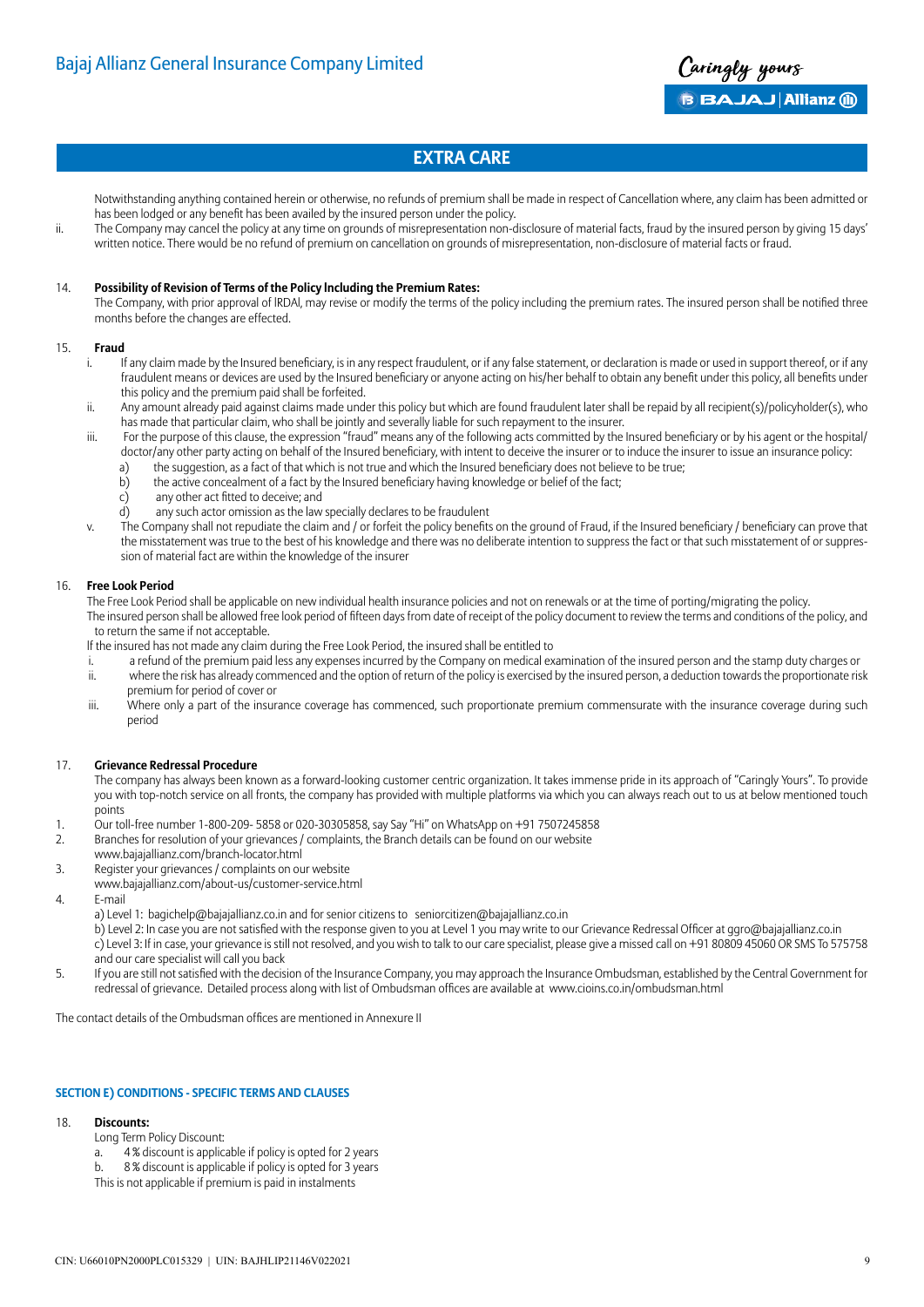#### 19. **Basis of claim payment:**

- a. We shall make payment in Indian Rupees only.
- b. If claim event falls within two policy periods the claims shall be administered taking into consideration the available sum insured in the two policy periods, including the deductibles, for each policy period. The claim amount to be payable shall be reduced up to the extent of the premium to be received for renewal by due date of renewal of this policy, if the same is not received earlier.
- c. Our obligation to make payment in respect of illness/surgeries listed below, shall be restricted to

| <b>Coverages</b>                                         | Sub-limit                                       |
|----------------------------------------------------------|-------------------------------------------------|
| Mental Illness                                           | 25% of Sum Insured or 2 Lac whichever is lower  |
| Modern Treatment Methods and Advancement in Technologies | 50% of Sum Insured or 5 Lacs whichever is lower |

#### 20. **Arbitration and Reconciliation:**

If any dispute or difference shall arise as to the quantum to be paid under the policy (liability being otherwise admitted) such difference

shall independently of all other questions be referred to decision of a sole arbitrator in writing by the parties or if they cannot agree upon a single arbitrator within 30 days of any party invoking arbitration, the same shall be referred to a panel of the arbitrators comprising of two arbitrators, one appointed by each of the parties to the dispute/difference and the third arbitrator to be appointed by such two arbitrators and arbitration shall be conducted under and in accordance with the provisions of the Arbitration and Conciliation Act, 1996.

The law of the arbitration will be Indian law, and the seat of the arbitration and venue for all hearings shall be within India.

It is clearly agreed and understood that no difference or dispute shall be referable to arbitration as herein before provided, if the Company has disputed or not accepted liability under or in respect of this policy.

It is hereby expressly stipulated and declared that it shall be a condition precedent to any right of action or suit upon this policy that award by such arbitrator/arbitrators of the amount of the loss or damage shall be first obtained

If these arbitration provisions are held to be invalid, then all such disputes or differences shall be referred to the exclusive jurisdiction of the Indian Courts.

#### 21. **Territorial Limits & Governing Law:**

- i. This Policy is restricted to insured events occurring in and Medical Expenses incurred in India.
- ii. The Policy constitutes the complete contract of insurance. No change or alteration shall be valid or effective unless approved in writing by Us, which approval shall be evidenced by an endorsement on the Schedule.
- iii. The construction, interpretation and meaning of the provisions of this Policy shall be determined in accordance with Indian law. The section headings of this Policy are included for descriptive purposes only and do not form part of this Policy for the purpose of its construction or interpretation.

#### 22. **Sum Insured Enhancement:**

- The Insured member can apply for enhancement of Sum Insured at the time of renewal. You can apply for enhancement of Sum Insured by submitting a fresh proposal form to the company.
- ii. The acceptance of enhancement of Sum Insured would be at the discretion of the company, based on the health condition of the insured members & claim history of the policy. All waiting periods as defined in the Policy shall apply for this enhanced Sum Insured limit from the effective date of enhancement of such Sum Insured considering such Policy Period as the first Policy with the Company.

#### 23. **Insured**

Only those persons named, as the Insured in the Schedule shall be covered under this Policy. Cover under this Policy shall be withdrawn from any Insured upon such Insured giving 15 days written notice to be received by the Company.

#### 24. **Communications**

Any communication meant for Us must be in writing and be delivered to Our address shown in the Schedule. Any communication meant for You will be sent by Us to Your address shown in the Schedule.

#### 25. **Endorsements**

This Policy constitutes the complete contract of insurance. This Policy cannot be changed by anyone (including an insurance agent or broker) except Us. Any change that We make will be evidenced by a written endorsement signed and stamped by Us.

#### **SECTION E) CONDITIONS – OTHER TERMS AND CONDITIONS**

#### 27. **Claims Procedures**

If You/your family member(s) named in the schedule meets with any accidental Bodily Injury or suffer an Illness that may result in a claim which is above the deductible as stated in the schedule ,then as a condition precedent to Our liability, you must comply with the following:

#### **A. Cashless Claims Procedure:**

Cashless treatment is only available at a Network Hospital. In order to avail cashless treatment, the following procedure must be followed by You :

- i. Prior to taking treatment and/or incurring Medical Expenses at a Network Hospital, You must call Us and request pre-authorisation by way of the written form.
- ii. In case of Planned hospitalization , You/the insured person/ insured representative shall intimate such admission within 48 hours of such hospitalization
- iii. In case of Emergency hospitalization, You/the insured person/ insured representative shall intimate such admission within 24 hours of such hospitalization

#### iv. On receipt of your pre-authorization form duly filled and signed by you, our representative then within 2 hours will respond with Approval, Rejection or an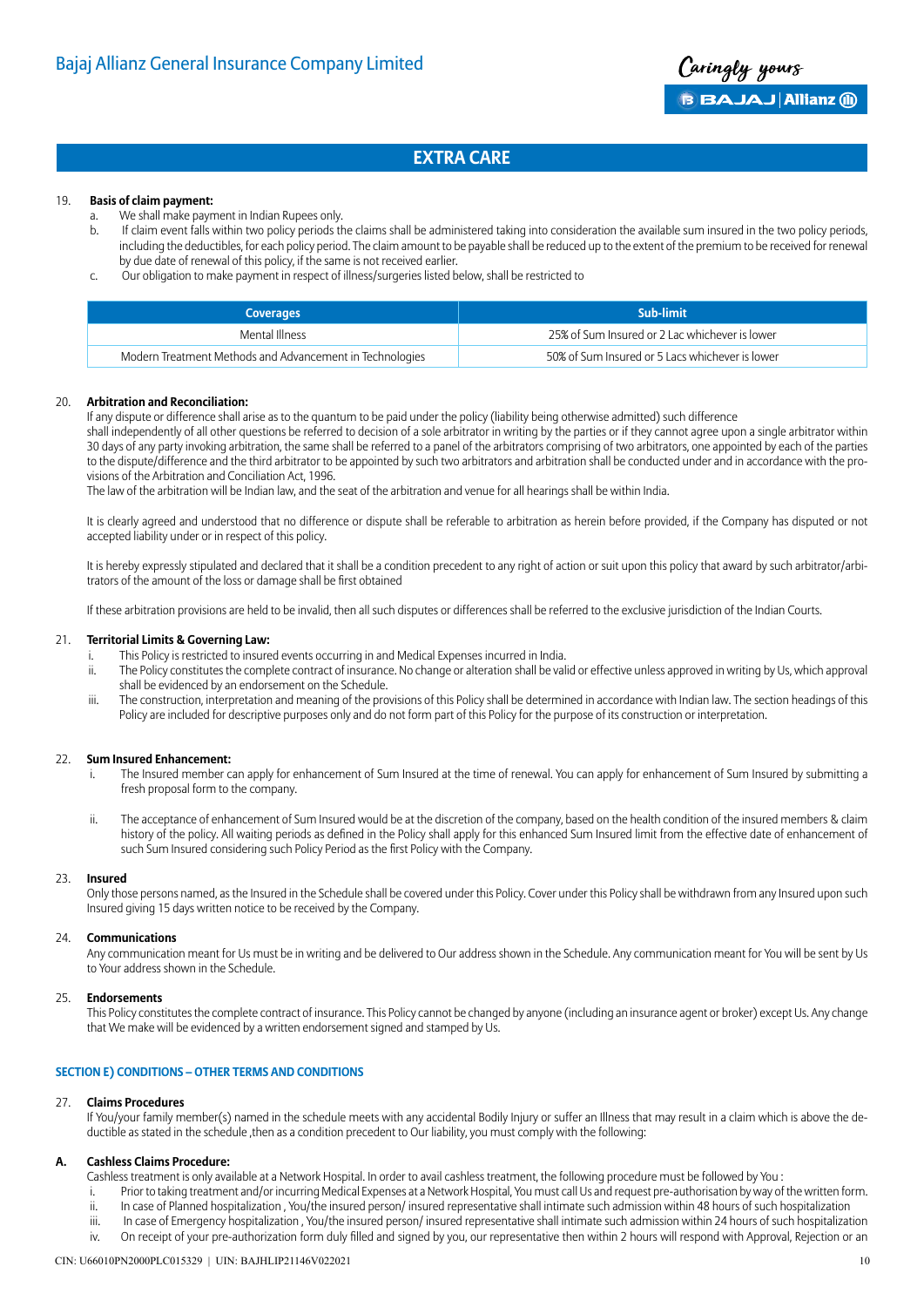

more information

- v. After considering Your request and after obtaining any further information or documentation We have sought, We may, if satisfied, send You or the Network Hospital, an authorisation letter. The authorisation letter, the ID card issued to You along with this Policy and any other information or documentation that We have specified must be produced to the Network Hospital identified in the preauthorization letter at the time of Your admission to the same.
- vi. If the procedure above is followed, You will not be required to directly pay for the bill amount in the Network Hospital that We are liable under In-Patient Hospitalisation Treatment above and the original bills and evidence of treatment in respect of the same shall be left with the Network Hospital. Pre-authorisation does not guarantee that all costs and expenses will be covered. We reserve the right to review each claim for Medical Expenses and accordingly coverage will be determined according to the terms and conditions of this Policy.

#### **B. Reimbursement Claims Procedure:**

If pre-authorization per a) above is denied by Us or if treatment is taken in a Hospital other than a Network Hospital or if You do not wish to avail cashless facility, then

- i. You or someone claiming on Your behalf must inform Us in writing immediately, and in any event within 30 days of the aforesaid Illness or Bodily Injury.
- ii. You must immediately consult a Doctor and follow the advice and treatment that he recommends.
- iii. You must take steps or measure to minimise the quantum of any claim that may be made under this Policy.
- iv. You must have Yourself examined by Our medical advisors if We ask for this, at the insurers cost.
- v. You or someone claiming on Your behalf must promptly and in any event within 30 days of discharge from a Hospital give Us the documentation.
- vi. In the event of the death of the insured person, someone claiming on his behalf must inform Us in writing immediately and send Us a copy of the post mortem report (if any) within 30 days
- vii. We shall not indemnify you for any period of hospitalisation of less than 24 hrs.
- viii. We shall make claim payment in Indian Rupees only.
- ix. In event of a claim, the original documents to be submitted & after the completion of the claims assessment process the original documents may be returned if requested by the insured in writing, however we will retain the Xerox copies of the claim documents.
- x. If the original documents are submitted with the co-insurer, the Xerox copies attested by the co-insurer should be submitted along with the letter confirming the status of the claim & settlement details if any

\*Note: Waiver of conditions (i), (v) and (vi) may be considered where it is proved to the satisfaction of the

Company that under the circumstances in which the insured was placed it was not possible from him or any other person to give notice or file claim within the prescribed time limit. This would be considered in case of every claim where insured may have intimated primary insurer only, as he may not know initially that his claim will cross deductible.

- a. In case of any other concurrent insurance cover , the amount paid by the primary insurer for ambulance expenses would be deducted from the amount claimed under C 2) of Extra care policy , subject to the actuals or Rs.3000/- whichever is less. Documents to be submitted for Claims
- 1. First Consultation letter from the Doctor
- 2. Duly completed claim form and NEFT Form signed by the Claimant
- 3. Original Hospital Discharge Card
- 4. Original Hospital Bill giving detailed break up of all expense heads mentioned in the bill. Clear break ups have to be mentioned for OT Charges, Doctor's Consultation and Visit Charges, OT Consumables, Transfusions, Room Rent, etc.
- 5. Original Money Receipt, duly signed with a Revenue Stamp
- 6. All original Laboratory and Diagnostic Test Reports. E.g. X-Ray, E.C.G, USG, MRI Scan, Haemogram etc.
- 7. In case of a Cataract Operation, IOL Sticker will have to be enclosed
- 8. Claim settlement letter from the co insurer if any
- 9. Other documents as may be required by Bajaj Allianz to process the claim<br>10. Aadhar card & PAN card Copies (Not mandatory if the same is linked with
- Aadhar card & PAN card Copies (Not mandatory if the same is linked with the policy while issuance or in previous claim)

#### **Annexure I:-**

### **List I: List of Non-Medical Items**

| SL.<br><b>No</b> | <b>Item</b>                                                    |                                                                                                                                       |
|------------------|----------------------------------------------------------------|---------------------------------------------------------------------------------------------------------------------------------------|
|                  | <b>BABY FOOD</b>                                               | Not Payable                                                                                                                           |
| $\overline{2}$   | <b>BABY UTILITIES CHARGES</b>                                  | Not Payable                                                                                                                           |
| 3                | <b>BEAUTY SERVICES</b>                                         | Not Payable                                                                                                                           |
| 4                | <b>BELTS/BRACES</b>                                            | Not Payable                                                                                                                           |
| 5                | <b>BUDS</b>                                                    | Not Payable                                                                                                                           |
| 6                | COLD PACK/HOT PACK                                             | Not Payable                                                                                                                           |
| 7                | <b>CARRY BAGS</b>                                              | Not Payable                                                                                                                           |
| 8                | <b>EMAIL I INTERNET CHARGES</b>                                | Not Payable                                                                                                                           |
| 9                | FOOD CHARGES (OTHER THAN PATIENT's DIET PROVIDED BY HOSPITA L) | Not Payable                                                                                                                           |
| 10               | <b>LEGGINGS</b>                                                | Essential in bariatric and varicose vein surgery and<br>should be considered for these conditions<br>where surgery itself is payable. |
| 11               | <b>LAUNDRY CHARGES</b>                                         | Not Payable                                                                                                                           |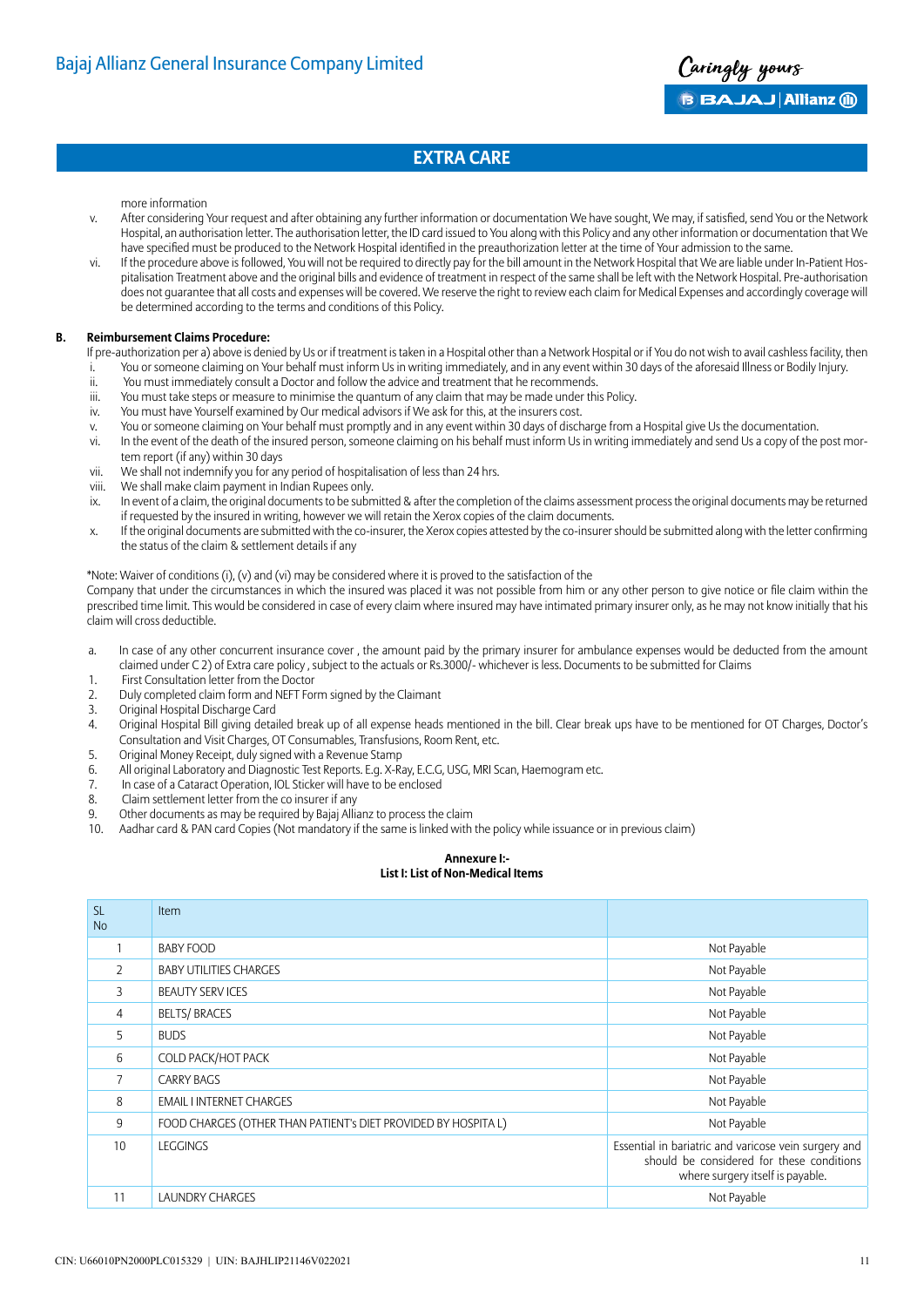

| 12 | MINERAL WATER                                                                                             | Not Payable |
|----|-----------------------------------------------------------------------------------------------------------|-------------|
| 13 | SANITARY PAD                                                                                              | Not Payable |
| 14 | TELEPHONE CHARGES                                                                                         | Not Payable |
| 15 | <b>GUEST SERVICES</b>                                                                                     | Not Payable |
| 16 | CREPE BANDAGE                                                                                             | Not Payable |
| 17 | DIAPER OF ANY TYPE                                                                                        | Not Payable |
| 18 | <b>EYELET COLLAR</b>                                                                                      | Not Payable |
| 19 | <b>SLINGS</b>                                                                                             | Not Payable |
| 20 | BLOOD GROUPING AND CROSS MATCHING OF DONORS SAMPLES                                                       | Not Payable |
| 21 | SERVICE CHARGES WHERE NURSING CHARGES ALSO CHARGED                                                        | Not Payable |
| 22 | Television Charges                                                                                        | Not Payable |
| 23 | SURCHA RGES                                                                                               | Not Payable |
| 24 | ATTENDANT CHARGES                                                                                         | Not Payable |
| 25 | EXTRA DIET OF PATIENT (OTHER THAN THAT WHICH FORMS PART OF BED CHARGE)                                    | Not Payable |
| 26 | <b>BIRTH CERTIFICATE</b>                                                                                  | Not Payable |
| 27 | <b>CERTIFICATE CHARGES</b>                                                                                | Not Payable |
| 28 | <b>COURIER CHARGES</b>                                                                                    | Not Payable |
| 29 | CONVEYANCE CHARGES                                                                                        | Not Payable |
| 30 | MEDICAL CERTIFICATE                                                                                       | Not Payable |
| 31 | MEDICAL RECORDS                                                                                           | Not Payable |
| 32 | PHOTOCOPIES CHARGES                                                                                       | Not Payable |
| 33 | MORTUARY CHARGES                                                                                          | Not Payable |
| 34 | <b>WALKING AIDS CHARGES</b>                                                                               | Not Payable |
| 35 | OXYGEN CYLINDER (FOR USAGE OUTSIDE THE HOSPITAL)                                                          | Not Payable |
| 36 | SPACER                                                                                                    | Not Payable |
| 37 | SPIROMETRE                                                                                                | Not Payable |
| 38 | NEBULIZER KIT                                                                                             | Not Payable |
| 39 | <b>STEAM INHALER</b>                                                                                      | Not Payable |
| 40 | ARMSLING                                                                                                  | Not Payable |
| 41 | THERMOMETER                                                                                               | Not Payable |
| 42 | <b>CERVICAL COLLAR</b>                                                                                    | Not Payable |
| 43 | SPLINT                                                                                                    | Not Payable |
| 44 | DIABETIC FOOT WEAR                                                                                        | Not Payable |
| 45 | KNEE BRACES (LONG/ SHORT/ HINGED)                                                                         | Not Payable |
| 46 | KNEE IMMOBILIZER/S HOULDER IMMOBILIZER                                                                    | Not Payable |
| 47 | LUMBOSACRAL BELT                                                                                          | Not Payable |
| 48 | NIMBUS BED OR WATER OR AIR BED CHARGES                                                                    | Not Payable |
| 49 | AMBULANCE COLLAR                                                                                          | Not Payable |
| 50 | AMBULANCE EQUIPMENT                                                                                       | Not Payable |
| 51 | ABDOMINAL BINDER                                                                                          | Not Payable |
| 52 | PRIVATE NURSES CHARGES - SPECIAL NURSING CHARGES                                                          | Not Payable |
| 53 | SUGAR FREE Tablets                                                                                        | Not Payable |
| 54 | CREAMS POWDERS LOTIONS (Toiletries are not payable, only prescribed medical pharma-<br>ceuticals payable) | Not Payable |
| 55 | <b>ECG ELECTRODES</b>                                                                                     | Not Payable |
| 56 | <b>GLOVES</b>                                                                                             | Not Payable |
| 57 | NEBULISATION KIT                                                                                          | Not Payable |
| 58 | ANY KIT WITH NO DETAILS MENTIONED [DELIVERY KIT, ORTHOKIT, RECOVERY KIT, ETC]                             | Not Payable |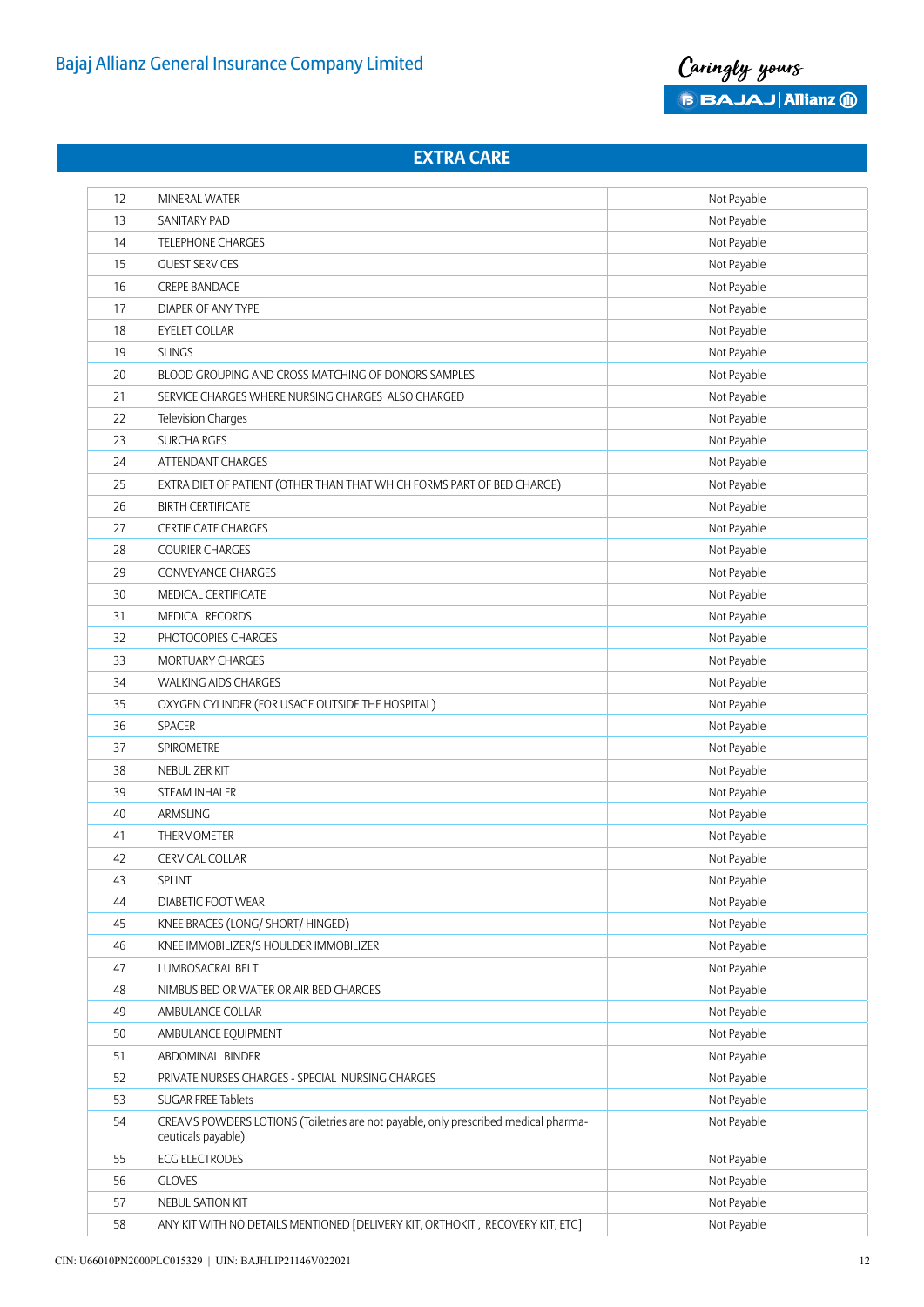

| 59 | KIDNEY TRAY           | Not Payable |
|----|-----------------------|-------------|
| 60 | <b>MASK</b>           | Not Payable |
| 61 | <b>OUNCE GLASS</b>    | Not Payable |
| 62 | <b>OXYGEN MASK</b>    | Not Payable |
| 63 | PELVIC TRACTION BELT  | Not Payable |
| 64 | PAN CAN               | Not Payable |
| 65 | <b>TROLLY COVER</b>   | Not Payable |
| 66 | UROMETER, URINE JUG   | Not Payable |
| 68 | <b>VASOFIX SAFETY</b> | Not Payable |

#### **List ll -**

**ltems that are to be subsumed into Room Charges**

| S. No.         | Item                                          |
|----------------|-----------------------------------------------|
| $\mathbf{1}$   | BABY CHARGES (UNLESS SPECIFIED / INDICATED)   |
| $\overline{2}$ | <b>HAND WASH</b>                              |
| 3              | SHOE COVER                                    |
| 4              | CAPS                                          |
| 5              | <b>CARDLE CHARGES</b>                         |
| 6              | COMB                                          |
| 7              | EAU-DE-COLOGNE/ROOM FRESHNERS                 |
| 8              | <b>FOOT COVER</b>                             |
| 9              | <b>GOWN</b>                                   |
| 10             | <b>SLIPPERS</b>                               |
| 11             | <b>TISSUE PAPPER</b>                          |
| 12             | <b>TOOTH PASTE</b>                            |
| 13             | <b>TOOTH BRUSH</b>                            |
| 14             | <b>BED PAN</b>                                |
| 15             | <b>FACE MASK</b>                              |
| 16             | <b>FLEXI MASK</b>                             |
| 17             | <b>HAND HOLDER</b>                            |
| 18             | SPUTUM CUP                                    |
| 19             | DISINEFCTANT LOTIONS                          |
| 20             | <b>LUXURY TAX</b>                             |
| 21             | <b>HVAC</b>                                   |
| 22             | <b>HOUSE KEEPING CHARGES</b>                  |
| 23             | AIR CONDITIONER CHARGES                       |
| 24             | IM IV INJECTION CHARGES                       |
| 25             | <b>CLEAN SHEET</b>                            |
| 26             | BLANKET/WARMER BLANKET                        |
| 27             | <b>ADMISSION KIT</b>                          |
| 28             | <b>DIABETIC CHART CHARGES</b>                 |
| 29             | DOCUMENTATION CHARGES/ADMINISTRATIVE EXPENSES |
| 30             | DISCHARGE PROCEDURE CHARGES                   |
| 31             | DAILY CHART CHARGES                           |
| 32             | ENTRANCE PASS / VISITORS PASS CHARGES         |
| 33             | EXPENSES RELATED TO PRESCRIPTION ON DISCHARGE |
| 34             | FILE OPENING CHARGES                          |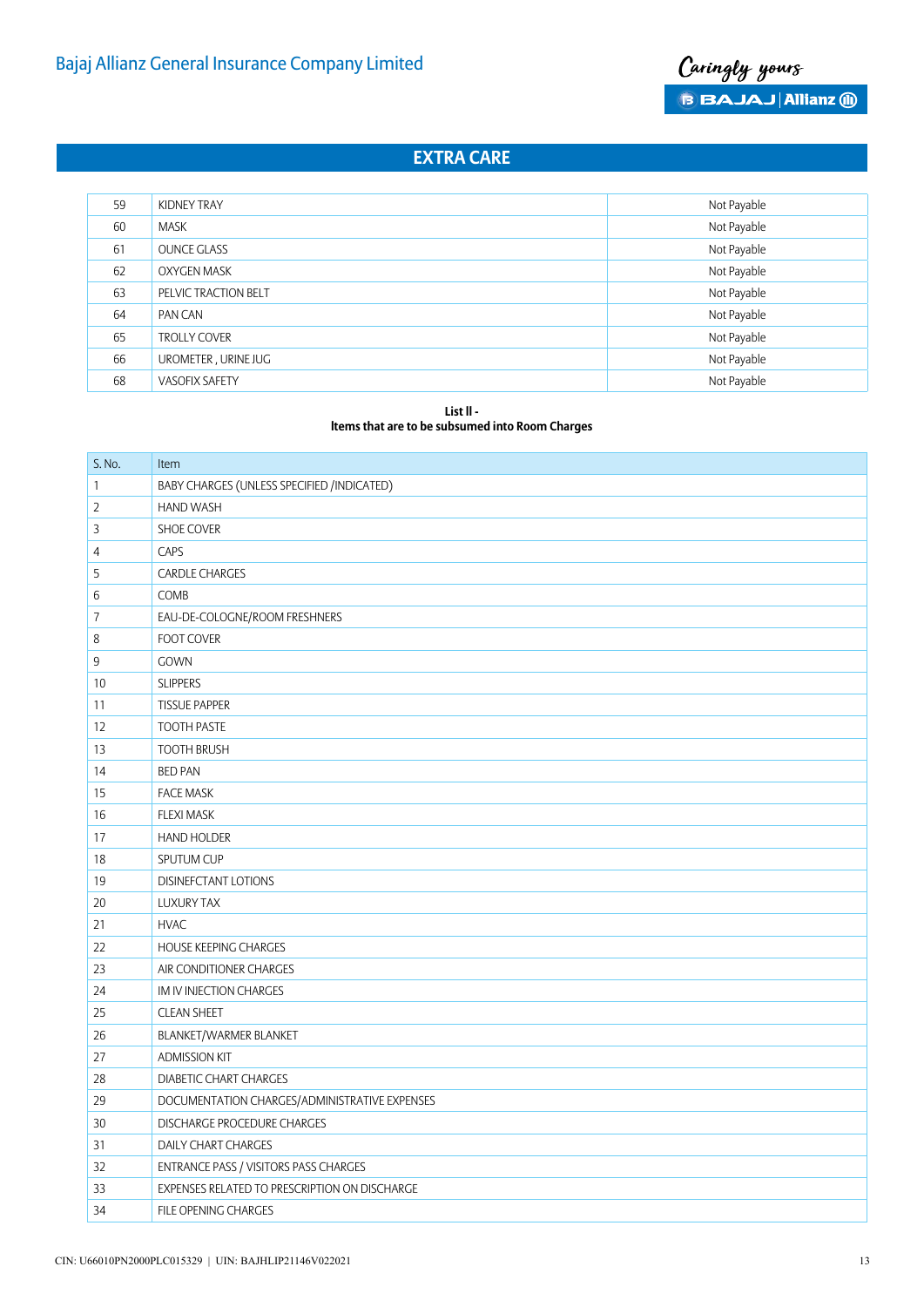

| 35 | INCTDENTAL EXPENSES / MtSC. CHARGES (NOT EXPLATNED) |
|----|-----------------------------------------------------|
| 36 | PATIENT IDENTIFICATION BAND / NAME TAG              |
| 37 | PULSEOXYMETER CHARGES                               |

#### **List lllltems that are to be subsumed into Procedure Charges**

| <b>S. No.</b> | Item                                               |
|---------------|----------------------------------------------------|
| $\mathbf{1}$  | HAIR REMOVAL CREAM                                 |
| 2             | DISPOSABLES RAZORS CHARGES (for site preparations) |
| 3             | EYE PAD                                            |
| 4             | <b>EYE SHEILD</b>                                  |
| 5             | <b>CAMERA COVER</b>                                |
| 6             | DVD, CD CHARGES                                    |
| 7             | <b>GAUSE SOFT</b>                                  |
| 8             | <b>GAUZE</b>                                       |
| 9             | WARD AND THEATRE BOOKING CHARGES                   |
| 10            | ARTHROSCOPE AND ENDOSCOPY INSTRUMENTS              |
| 11            | MICROSCOPE COVER                                   |
| 12            | SURGICAL BLADES, HARMONICSCALPEL, SHAVER           |
| 13            | SURGICAL DRILL                                     |
| 14            | <b>EYE KIT</b>                                     |
| 15            | <b>EYE DRAPE</b>                                   |
| 16            | X-RAY FILM                                         |
| 17            | <b>BOYLES APPARATUS CHARGES</b>                    |
| 18            | COTTON                                             |
| 19            | COTTON BANDAGE                                     |
| 20            | SURGICAL TAPE                                      |
| 21            | APRON                                              |
| 22            | <b>TORNIQUET</b>                                   |
| 23            | ORTHOBUNDLE, GYNAEC BUNDLE                         |

**List lV -** 

#### **ltems that are to be subsumed into costs of treatment**

| <b>S. No.</b>  | <b>Item</b>                                                    |
|----------------|----------------------------------------------------------------|
|                | ADMISSION/REGISTRATION CHARGES                                 |
| $\overline{2}$ | HOSPITALIZATION FOR EVALUATION/DIAGNOSTIC PURPOSE              |
| 3              | URINE CONTAINER                                                |
| 4              | BLOOD RESERVATION CHARGES AND ANTE NATAL BOOKING CHARGES       |
| 5              | <b>BIPAP MACHINE</b>                                           |
| 6              | CPAP/CAPD EQUIPMENTS                                           |
| $\overline{7}$ | <b>INFUSION PUMP-COST</b>                                      |
| 8              | HYDROGEN PERPOXIDE\SPIRIT\DISINFECTION ETC                     |
| 9              | NUTTRITION PLANNING CHARGES - DIETICIAN CHARGES - DIET CHARGES |
| 10             | <b>HIV KIT</b>                                                 |
| 11             | ANTISEPTIC MOUTHWASH                                           |
| 12             | <b>LOZENGES</b>                                                |
| 13             | <b>MOUTH PAINT</b>                                             |
| 14             | <b>VACCINATION CHARGES</b>                                     |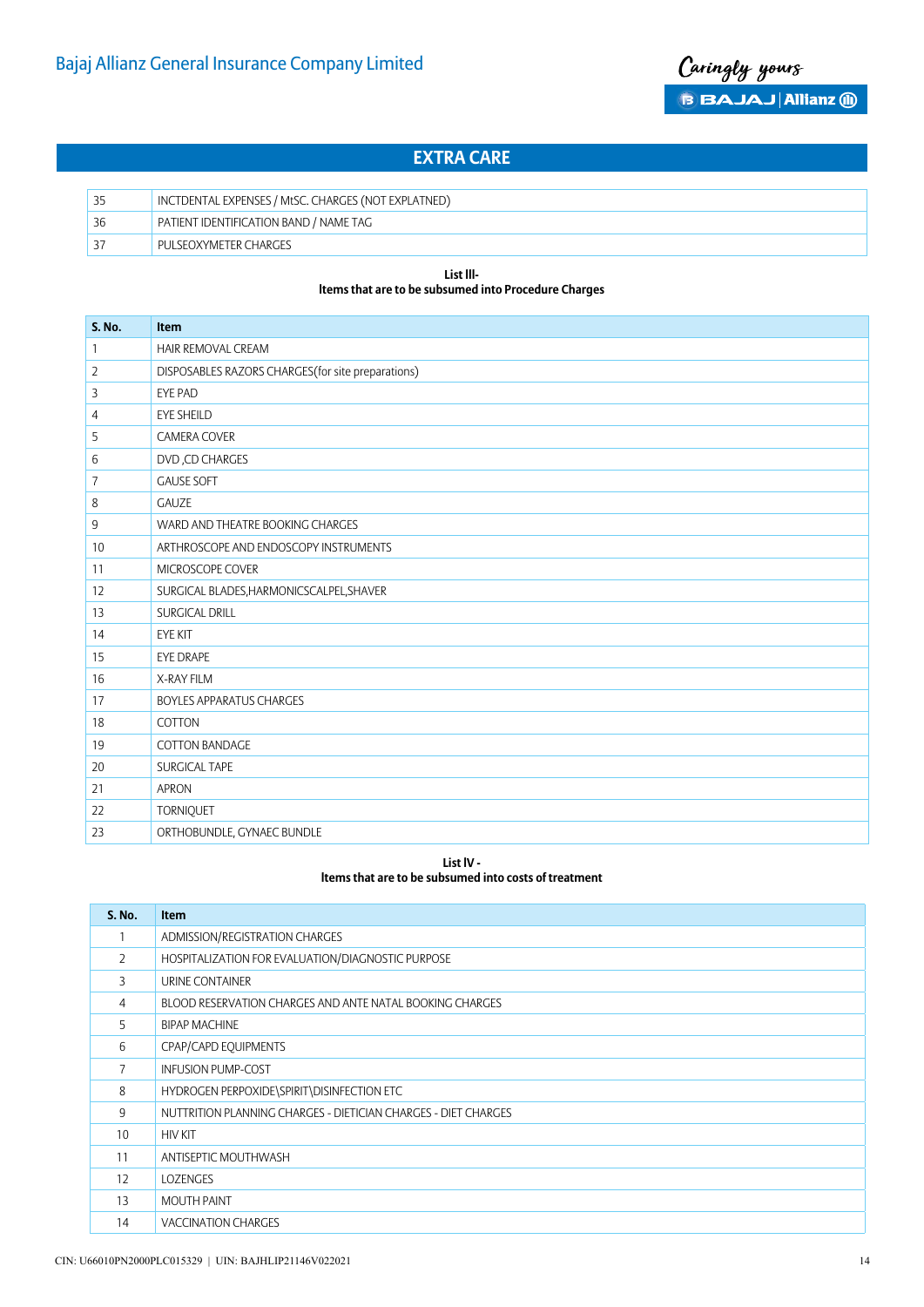

| 15 | ALCOHOL SWABES                 |
|----|--------------------------------|
| 16 | SCRUB SOLUTION / STERILLIUM    |
| 17 | <b>GLUCOMETER &amp; STRIPS</b> |
| 18 | URINE BAG                      |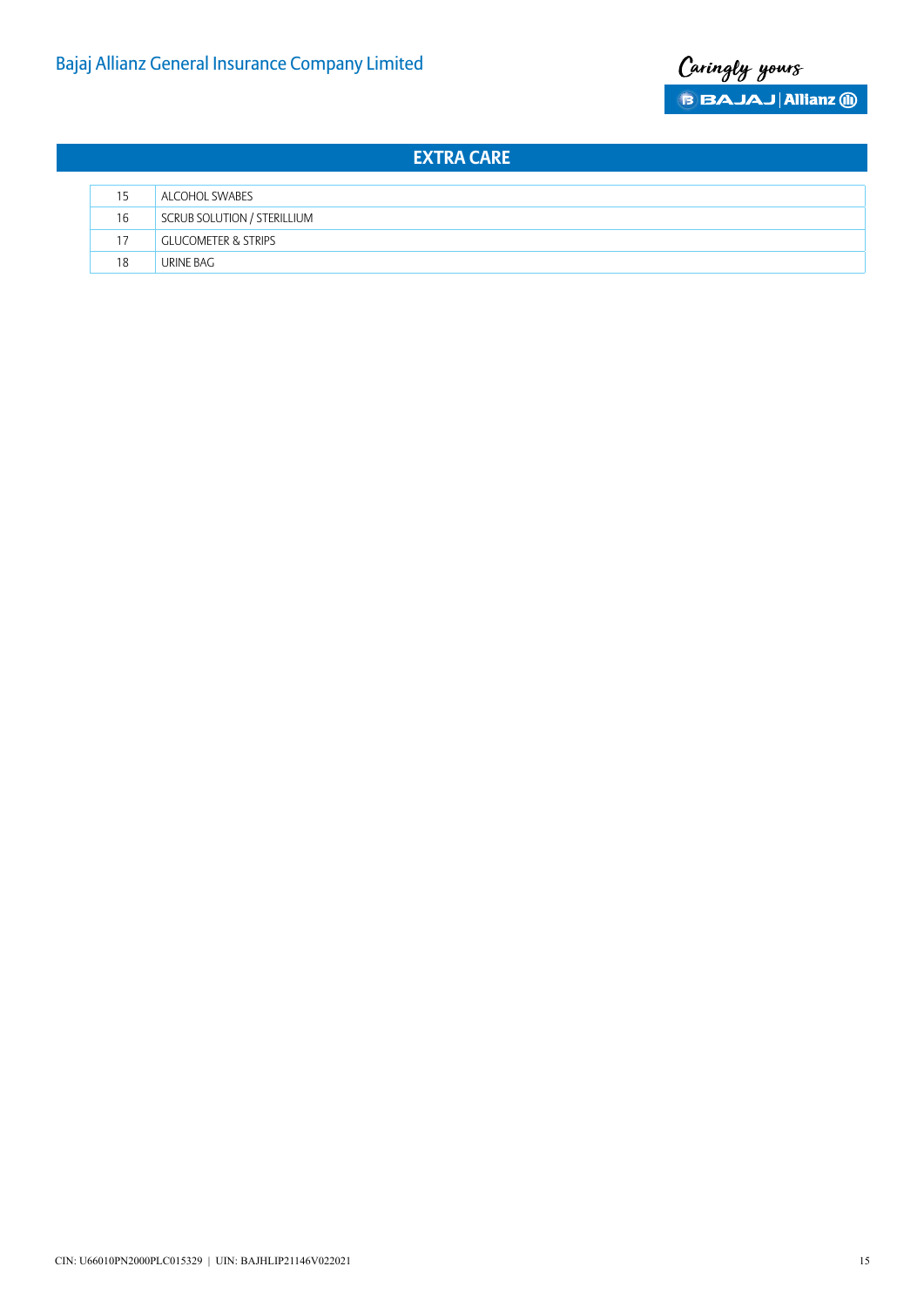

#### **Annexure II Contact details of the Ombudsman offices**

| <b>Office Details</b>                                                                                                                                                                                                                                                                                                | <b>Jurisdiction of Office Union Territory, District</b>                                                                                                       |
|----------------------------------------------------------------------------------------------------------------------------------------------------------------------------------------------------------------------------------------------------------------------------------------------------------------------|---------------------------------------------------------------------------------------------------------------------------------------------------------------|
| AHMEDABAD -<br>Office of the Insurance Ombudsman,<br>Jeevan Prakash Building, 6th floor, Tilak Marg, Relief Road, Ahmedabad - 380 001.<br>Tel.: 079 - 25501201/02/05/06<br>Email: bimalokpal.ahmedabad@cioins.co.in<br>(mailto:bimalokpal.ahmedabad@cioins.co.in)                                                    | Gujarat,<br>Dadra & Nagar Haveli,<br>Daman and Diu                                                                                                            |
| <b>BENGALURU -</b><br>Office of the Insurance Ombudsman,<br>Jeevan Soudha Building, PID No. 57-27-N-19Ground Floor, 19/19,<br>24th Main Road, JP Nagar, Ist Phase, Bengaluru - 560 078.<br>Tel.: 080 - 26652048 / 26652049<br>Email: bimalokpal.bengaluru@cioins.co.in<br>(mailto:bimalokpal.bengaluru@cioins.co.in) | Karnataka.                                                                                                                                                    |
| <b>BHOPAL-</b><br>Office of the Insurance Ombudsman,<br>Janak Vihar Complex, 2nd Floor, 6, Malviya Nagar, Opp. Airtel Office,<br>Near New Market, Bhopal - 462 003.<br>Tel.: 0755 - 2769201 / 2769202<br>Fax: 0755 - 2769203<br>Email: bimalokpal.bhopal@cioins.co.in<br>(mailto:bimalokpal.bhopal@cioins.co.in)     | Madhya Pradesh<br>Chattisgarh.                                                                                                                                |
| <b>BHUBANESHWAR-</b><br>Office of the Insurance Ombudsman,<br>62, Forest park, Bhubneshwar - 751 009.<br>Tel.: 0674 - 2596461 /2596455<br>Fax: 0674 - 2596429<br>Email: bimalokpal.bhubaneswar@cioins.co.in<br>(mailto:bimalokpal.bhubaneswar@cioins.co.in)                                                          | Orissa.                                                                                                                                                       |
| <b>CHANDIGARH -</b><br>Office of the Insurance Ombudsman,<br>S.C.O. No. 101, 102 & 103, 2nd Floor, Batra Building, Sector 17 - D,<br>Chandigarh - 160 017.<br>Tel.: 0172 - 2706196 / 2706468<br>Fax: 0172 - 2708274<br>Email: bimalokpal.chandigarh@cioins.co.in<br>(mailto:bimalokpal.chandigarh@cioins.co.in)      | Punjab,<br>Haryana(excluding Gurugram, Faridabad, Sonepat and Bahadurgarh)<br>Himachal Pradesh, Union Territories of Jammu & Kashmir,<br>Ladakh & Chandigarh. |
| <b>CHENNAI-</b><br>Office of the Insurance Ombudsman,<br>Fatima Akhtar Court, 4th Floor, 453, Anna Salai, Teynampet,<br>CHENNAI - 600 018.<br>Tel.: 044 - 24333668 / 24335284<br>Fax: 044 - 24333664<br>Email: bimalokpal.chennai@cioins.co.in<br>(mailto:bimalokpal.chennai@cioins.co.in)                           | Tamil Nadu.<br>Tamil Nadu<br>PuducherryTown and<br>Karaikal (which are part of Puducherry).                                                                   |
| DELHI-<br>Office of the Insurance Ombudsman,<br>2/2 A, Universal Insurance Building, Asaf Ali Road, New Delhi - 110 002.<br>Tel.: 011 - 23232481/23213504<br>Email: bimalokpal.delhi@cioins.co.in<br>(mailto:bimalokpal.delhi@cioins.co.in)                                                                          | Delhi &<br>Following Districts of Haryana - Gurugram, Faridabad,<br>Sonepat & Bahadurgarh.                                                                    |
| <b>GUWAHATI -</b><br>Office of the Insurance Ombudsman,<br>Jeevan Nivesh, 5th Floor, Nr. Panbazar over bridge, S.S. Road,<br>Guwahati - 781001 (ASSAM).<br>Tel.: 0361 - 2632204 / 2602205<br>Email: bimalokpal.quwahati@cioins.co.in<br>(mailto:bimalokpal.quwahati@cioins.co.in)                                    | Assam,<br>Meghalaya,<br>Manipur,<br>Mizoram,<br>Arunachal Pradesh,<br>Nagaland and Tripura.                                                                   |